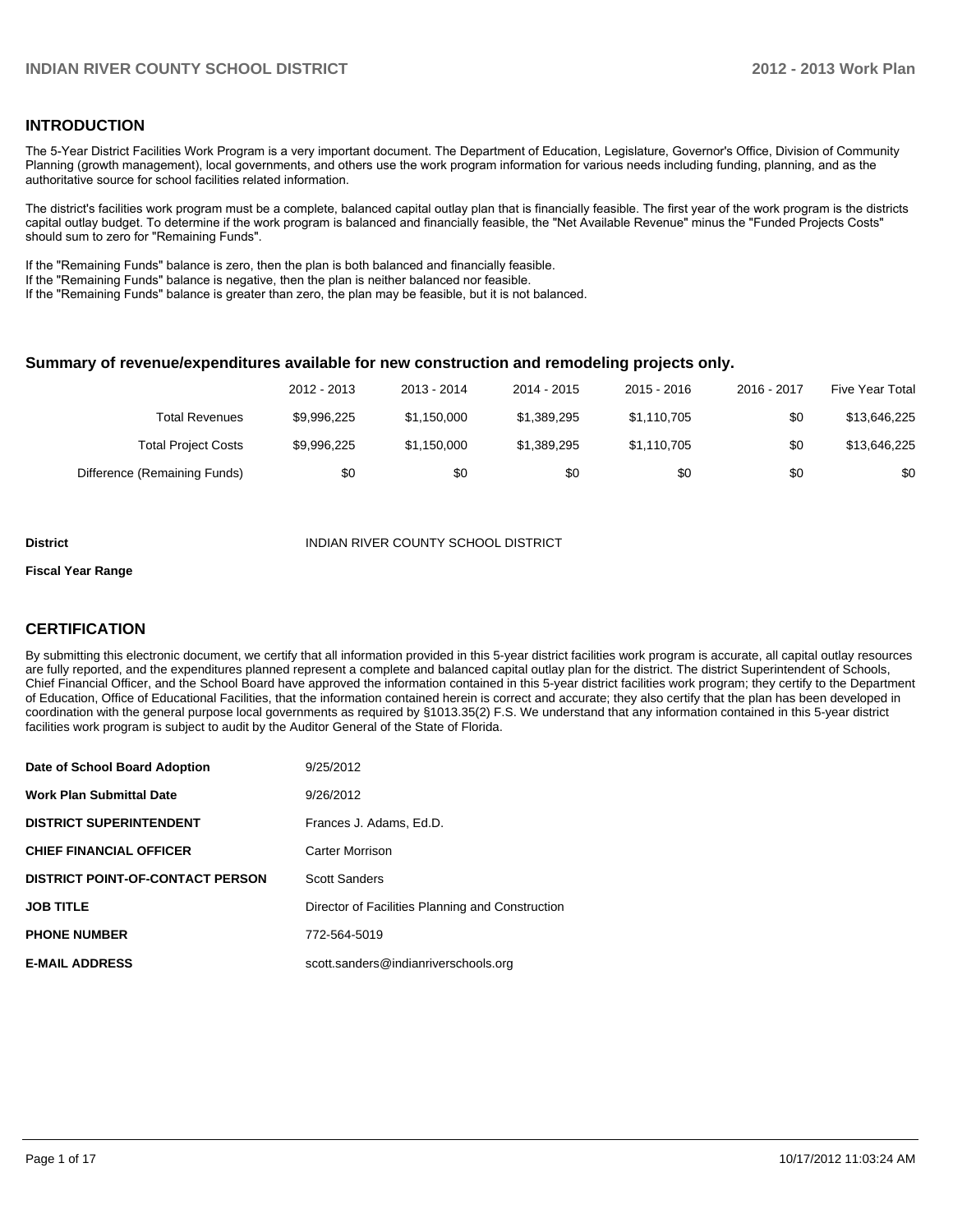# **Expenditures**

#### **Expenditure for Maintenance, Repair and Renovation from 1.50-Mills and PECO**

Annually, prior to the adoption of the district school budget, each school board must prepare a tentative district facilities work program that includes a schedule of major repair and renovation projects necessary to maintain the educational and ancillary facilities of the district.

| Item                             |                                                                                                                                                                                                                                                                                                                                                                                                                                                                                                                                                                                                                                                                                                                                                                                  | $2012 - 2013$<br><b>Actual Budget</b> | 2013 - 2014<br>Projected | 2014 - 2015<br>Projected | $2015 - 2016$<br>Projected | 2016 - 2017<br>Projected | <b>Total</b> |  |  |  |  |  |
|----------------------------------|----------------------------------------------------------------------------------------------------------------------------------------------------------------------------------------------------------------------------------------------------------------------------------------------------------------------------------------------------------------------------------------------------------------------------------------------------------------------------------------------------------------------------------------------------------------------------------------------------------------------------------------------------------------------------------------------------------------------------------------------------------------------------------|---------------------------------------|--------------------------|--------------------------|----------------------------|--------------------------|--------------|--|--|--|--|--|
| <b>HVAC</b>                      |                                                                                                                                                                                                                                                                                                                                                                                                                                                                                                                                                                                                                                                                                                                                                                                  | \$650,562                             | \$0                      | \$0                      | \$0                        | \$0                      | \$650,562    |  |  |  |  |  |
| Locations:                       | ADMINISTRATIVE ANNNEX/PRINT SHOP, ADMINISTRATIVE BUILDING, ADULT EDUCATION, ALTERNATIVE EDUCATION CENTER,<br>BEACHLAND ELEMENTARY, CENTRAL WAREHOUSE, CITRUS ELEMENTARY, DODGERTOWN ELEMENTARY, FELLSMERE<br>ELEMENTARY, GIFFORD MIDDLE, GLENDALE ELEMENTARY, HIGHLANDS ELEMENTARY, LIBERTY MAGNET, MAINTENANCE SHOPS,<br>OSCEOLA MAGNET SCHOOL (OLD), OSLO MIDDLE, PELICAN ISLAND ELEMENTARY, ROSEWOOD ELEMENTARY, SEBASTIAN<br>ELEMENTARY, SEBASTIAN RIVER MIDDLE, SEBASTIAN RIVER SENIOR HIGH, STORM GROVE MIDDLE SCHOOL, SUPPORT SERVICE<br>COMPLEX, THOMPSON LIFE LEARNING CENTER, TRANSPORTATION DEPARTMENT, TREASURE COAST ELEMENTARY, VERO<br>BEACH ELEMENTARY, VERO BEACH SENIOR HIGH, WABASSO SCHOOL<br>\$200,000<br>\$0<br>\$0 <sub>1</sub><br>\$0<br>\$0<br>Flooring |                                       |                          |                          |                            |                          |              |  |  |  |  |  |
|                                  |                                                                                                                                                                                                                                                                                                                                                                                                                                                                                                                                                                                                                                                                                                                                                                                  |                                       |                          |                          |                            |                          | \$200,000    |  |  |  |  |  |
|                                  | Locations:   ADMINISTRATIVE ANNNEX/PRINT SHOP, ADMINISTRATIVE BUILDING, ADULT EDUCATION, ALTERNATIVE EDUCATION CENTER,<br>BEACHLAND ELEMENTARY, CENTRAL WAREHOUSE, CITRUS ELEMENTARY, DODGERTOWN ELEMENTARY, FELLSMERE<br>ELEMENTARY, GIFFORD MIDDLE, GLENDALE ELEMENTARY, HIGHLANDS ELEMENTARY, LIBERTY MAGNET, MAINTENANCE SHOPS,<br>OSCEOLA MAGNET SCHOOL (OLD), OSLO MIDDLE, PELICAN ISLAND ELEMENTARY, ROSEWOOD ELEMENTARY, SEBASTIAN<br>ELEMENTARY, SEBASTIAN RIVER MIDDLE, SEBASTIAN RIVER SENIOR HIGH, STORM GROVE MIDDLE SCHOOL, SUPPORT SERVICE<br>COMPLEX, THOMPSON LIFE LEARNING CENTER, TRANSPORTATION DEPARTMENT, TREASURE COAST ELEMENTARY, VERO<br>BEACH ELEMENTARY, VERO BEACH SENIOR HIGH, WABASSO SCHOOL                                                      |                                       |                          |                          |                            |                          |              |  |  |  |  |  |
| Roofing                          |                                                                                                                                                                                                                                                                                                                                                                                                                                                                                                                                                                                                                                                                                                                                                                                  | \$0                                   | \$0                      | \$0                      | \$0                        | \$0                      | \$0          |  |  |  |  |  |
| Locations:                       | No Locations for this expenditure.                                                                                                                                                                                                                                                                                                                                                                                                                                                                                                                                                                                                                                                                                                                                               |                                       |                          |                          |                            |                          |              |  |  |  |  |  |
| Safety to Life                   |                                                                                                                                                                                                                                                                                                                                                                                                                                                                                                                                                                                                                                                                                                                                                                                  | \$640,000                             | \$610,000                | \$610,000                | \$610,000                  | \$610,000                | \$3,080,000  |  |  |  |  |  |
|                                  | ADMINISTRATIVE ANNNEX/PRINT SHOP, ADMINISTRATIVE BUILDING, ADULT EDUCATION, ALTERNATIVE EDUCATION CENTER,<br>Locations:<br>BEACHLAND ELEMENTARY, CENTRAL WAREHOUSE, CITRUS ELEMENTARY, DODGERTOWN ELEMENTARY, FELLSMERE<br>ELEMENTARY, GIFFORD MIDDLE, GLENDALE ELEMENTARY, HIGHLANDS ELEMENTARY, LIBERTY MAGNET, MAINTENANCE SHOPS,<br>OSCEOLA MAGNET SCHOOL (OLD), OSLO MIDDLE, PELICAN ISLAND ELEMENTARY, ROSEWOOD ELEMENTARY, SEBASTIAN<br>ELEMENTARY, SEBASTIAN RIVER MIDDLE, SEBASTIAN RIVER SENIOR HIGH, STORM GROVE MIDDLE SCHOOL, SUPPORT SERVICE<br>COMPLEX, THOMPSON LIFE LEARNING CENTER, TRANSPORTATION DEPARTMENT, TREASURE COAST ELEMENTARY, VERO<br>BEACH ELEMENTARY, VERO BEACH SENIOR HIGH, WABASSO SCHOOL                                                     |                                       |                          |                          |                            |                          |              |  |  |  |  |  |
| Fencing                          |                                                                                                                                                                                                                                                                                                                                                                                                                                                                                                                                                                                                                                                                                                                                                                                  | \$0                                   | \$0                      | \$0                      | \$0                        | \$0                      | \$0          |  |  |  |  |  |
|                                  | Locations: No Locations for this expenditure.                                                                                                                                                                                                                                                                                                                                                                                                                                                                                                                                                                                                                                                                                                                                    |                                       |                          |                          |                            |                          |              |  |  |  |  |  |
| Parking                          |                                                                                                                                                                                                                                                                                                                                                                                                                                                                                                                                                                                                                                                                                                                                                                                  | \$150,000                             | \$0                      | \$0                      | \$0                        | \$0                      | \$150,000    |  |  |  |  |  |
|                                  | Locations: OSLO MIDDLE                                                                                                                                                                                                                                                                                                                                                                                                                                                                                                                                                                                                                                                                                                                                                           |                                       |                          |                          |                            |                          |              |  |  |  |  |  |
| Electrical                       |                                                                                                                                                                                                                                                                                                                                                                                                                                                                                                                                                                                                                                                                                                                                                                                  | \$0                                   | \$0                      | \$0                      | \$0                        | \$0                      | \$0          |  |  |  |  |  |
|                                  | Locations: No Locations for this expenditure.                                                                                                                                                                                                                                                                                                                                                                                                                                                                                                                                                                                                                                                                                                                                    |                                       |                          |                          |                            |                          |              |  |  |  |  |  |
| Fire Alarm                       |                                                                                                                                                                                                                                                                                                                                                                                                                                                                                                                                                                                                                                                                                                                                                                                  | \$0                                   | \$0                      | \$0                      | \$0                        | \$0                      | \$0          |  |  |  |  |  |
|                                  | Locations: No Locations for this expenditure.                                                                                                                                                                                                                                                                                                                                                                                                                                                                                                                                                                                                                                                                                                                                    |                                       |                          |                          |                            |                          |              |  |  |  |  |  |
| Telephone/Intercom System        |                                                                                                                                                                                                                                                                                                                                                                                                                                                                                                                                                                                                                                                                                                                                                                                  | \$0                                   | \$0                      | \$0]                     | \$0                        | \$0                      | \$0          |  |  |  |  |  |
|                                  | Locations: No Locations for this expenditure.                                                                                                                                                                                                                                                                                                                                                                                                                                                                                                                                                                                                                                                                                                                                    |                                       |                          |                          |                            |                          |              |  |  |  |  |  |
| <b>Closed Circuit Television</b> |                                                                                                                                                                                                                                                                                                                                                                                                                                                                                                                                                                                                                                                                                                                                                                                  | \$0                                   | \$0                      | \$0                      | \$0                        | \$0                      | \$0          |  |  |  |  |  |
|                                  | Locations: No Locations for this expenditure.                                                                                                                                                                                                                                                                                                                                                                                                                                                                                                                                                                                                                                                                                                                                    |                                       |                          |                          |                            |                          |              |  |  |  |  |  |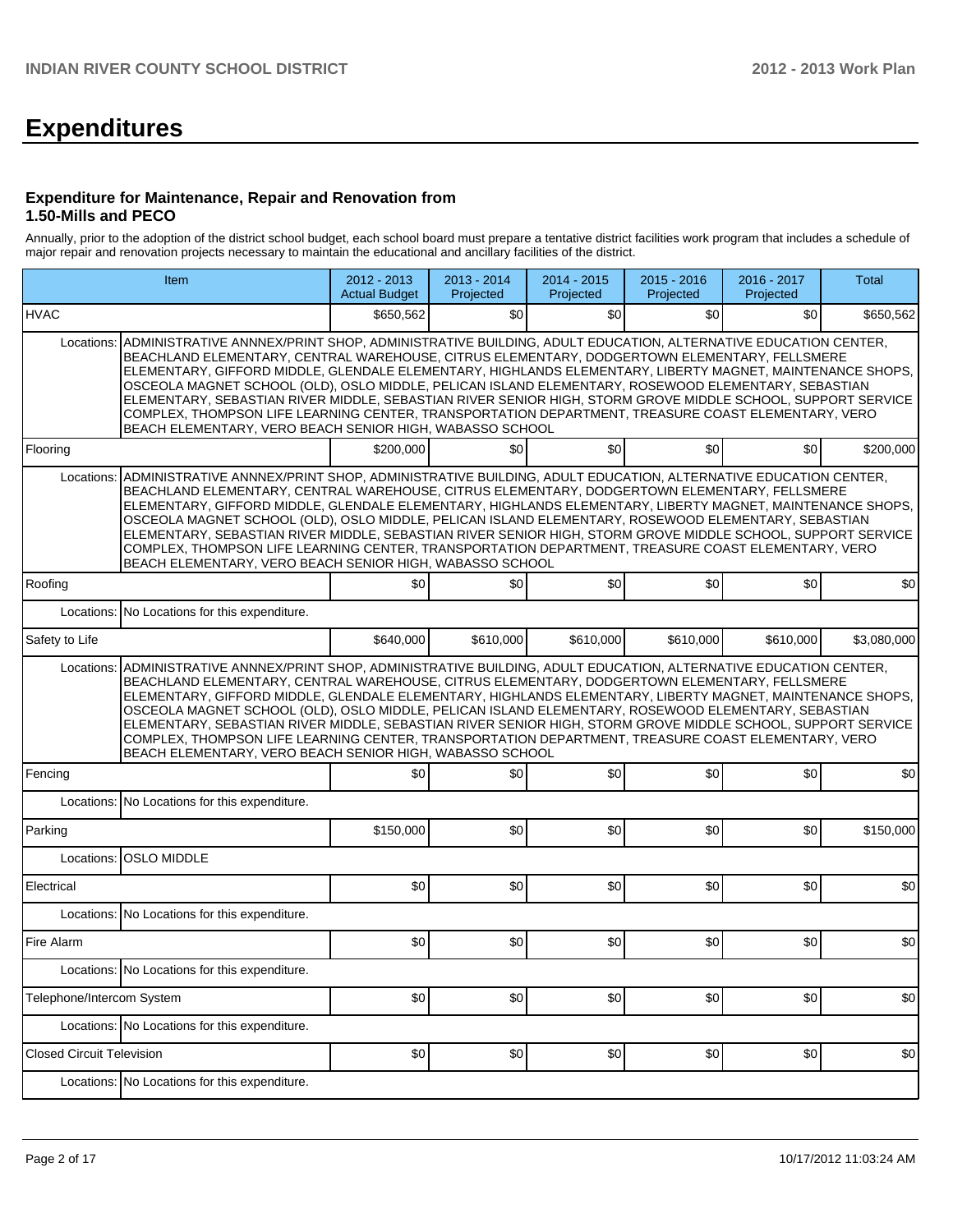| <b>Paint</b>       |                                                                                                                                                                                                                                                                                                                                                                                                                                                                                                                                                                                                                                                                                                      | \$0         | \$0       | \$0       | \$0       | \$0       | \$0         |  |  |
|--------------------|------------------------------------------------------------------------------------------------------------------------------------------------------------------------------------------------------------------------------------------------------------------------------------------------------------------------------------------------------------------------------------------------------------------------------------------------------------------------------------------------------------------------------------------------------------------------------------------------------------------------------------------------------------------------------------------------------|-------------|-----------|-----------|-----------|-----------|-------------|--|--|
|                    | Locations: No Locations for this expenditure.                                                                                                                                                                                                                                                                                                                                                                                                                                                                                                                                                                                                                                                        |             |           |           |           |           |             |  |  |
| Maintenance/Repair |                                                                                                                                                                                                                                                                                                                                                                                                                                                                                                                                                                                                                                                                                                      | \$300,000   | \$290,000 | \$290,000 | \$290,000 | \$290,000 | \$1,460,000 |  |  |
|                    | Locations:   ADMINISTRATIVE ANNNEX/PRINT SHOP, ADMINISTRATIVE BUILDING, ADULT EDUCATION, ALTERNATIVE EDUCATION CENTER,<br>IBEACHLAND ELEMENTARY, CENTRAL WAREHOUSE, CITRUS ELEMENTARY, DODGERTOWN ELEMENTARY, FELLSMERE<br> ELEMENTARY, GIFFORD MIDDLE, GLENDALE ELEMENTARY, HIGHLANDS ELEMENTARY, LIBERTY MAGNET, MAINTENANCE SHOPS,<br>OSCEOLA MAGNET SCHOOL (OLD), OSLO MIDDLE, PELICAN ISLAND ELEMENTARY, ROSEWOOD ELEMENTARY, SEBASTIAN<br>ELEMENTARY, SEBASTIAN RIVER MIDDLE, SEBASTIAN RIVER SENIOR HIGH, STORM GROVE MIDDLE SCHOOL, THOMPSON LIFE<br>LEARNING CENTER, TRANSPORTATION DEPARTMENT, TREASURE COAST ELEMENTARY, VERO BEACH ELEMENTARY, VERO<br>BEACH SENIOR HIGH, WABASSO SCHOOL |             |           |           |           |           |             |  |  |
|                    | Sub Total:                                                                                                                                                                                                                                                                                                                                                                                                                                                                                                                                                                                                                                                                                           | \$1,940,562 | \$900,000 | \$900,000 | \$900,000 | \$900,000 | \$5,540,562 |  |  |

| IPECO Maintenance Expenditures | \$0         | \$0         | \$0         | \$0         | \$0         | \$0          |
|--------------------------------|-------------|-------------|-------------|-------------|-------------|--------------|
| l.50 Mill Sub Total:           | \$2,541,683 | \$1,717,010 | \$2,147,009 | \$2,986,962 | \$4,863,099 | \$14,255,763 |

| Other Items                                                                                                                                                                                                                                                                                                                                                                                                                                                                                                                                                                                                                                                                                     |        | $2012 - 2013$<br><b>Actual Budget</b> | $2013 - 2014$<br>Projected | $2014 - 2015$<br>Projected | $2015 - 2016$<br>Projected | $2016 - 2017$<br>Projected | Total        |  |  |
|-------------------------------------------------------------------------------------------------------------------------------------------------------------------------------------------------------------------------------------------------------------------------------------------------------------------------------------------------------------------------------------------------------------------------------------------------------------------------------------------------------------------------------------------------------------------------------------------------------------------------------------------------------------------------------------------------|--------|---------------------------------------|----------------------------|----------------------------|----------------------------|----------------------------|--------------|--|--|
| <b>Other Projects Districtwide</b>                                                                                                                                                                                                                                                                                                                                                                                                                                                                                                                                                                                                                                                              |        | \$401.121                             | \$817,010                  | \$1,247,009                | \$2,086,962                | \$3,963,099                | \$8,515,201  |  |  |
| Locations ADMINISTRATIVE ANNNEX/PRINT SHOP, ADMINISTRATIVE BUILDING, ADULT EDUCATION, ALTERNATIVE EDUCATION CENTER,<br>BEACHLAND ELEMENTARY, CENTRAL WAREHOUSE, CITRUS ELEMENTARY, DODGERTOWN ELEMENTARY, FELLSMERE<br>ELEMENTARY, GIFFORD MIDDLE, GLENDALE ELEMENTARY, HIGHLANDS ELEMENTARY, LIBERTY MAGNET, MAINTENANCE<br>SHOPS, OSCEOLA MAGNET SCHOOL (OLD), OSLO MIDDLE, PELICAN ISLAND ELEMENTARY, ROSEWOOD ELEMENTARY,<br>SEBASTIAN ELEMENTARY, SEBASTIAN RIVER MIDDLE, SEBASTIAN RIVER SENIOR HIGH, STORM GROVE MIDDLE SCHOOL,<br>THOMPSON LIFE LEARNING CENTER, TRANSPORTATION DEPARTMENT, TREASURE COAST ELEMENTARY, VERO BEACH<br>ELEMENTARY, VERO BEACH SENIOR HIGH, WABASSO SCHOOL |        |                                       |                            |                            |                            |                            |              |  |  |
| VBHS/FLC Soccer/Lacrosse Field Rehab                                                                                                                                                                                                                                                                                                                                                                                                                                                                                                                                                                                                                                                            |        | \$100,000                             | \$0 <sub>1</sub>           | \$0                        | \$0                        | \$0                        | \$100,000    |  |  |
| Locations VERO BEACH SENIOR HIGH                                                                                                                                                                                                                                                                                                                                                                                                                                                                                                                                                                                                                                                                |        |                                       |                            |                            |                            |                            |              |  |  |
| <b>ISRMS Interior Remodel</b>                                                                                                                                                                                                                                                                                                                                                                                                                                                                                                                                                                                                                                                                   |        | \$100,000                             | \$0 <sub>1</sub>           | \$0                        | \$0                        | \$0                        | \$100,000    |  |  |
| Locations SEBASTIAN RIVER MIDDLE                                                                                                                                                                                                                                                                                                                                                                                                                                                                                                                                                                                                                                                                |        |                                       |                            |                            |                            |                            |              |  |  |
|                                                                                                                                                                                                                                                                                                                                                                                                                                                                                                                                                                                                                                                                                                 | Total: | \$2,541,683                           | \$1,717,010                | \$2,147,009                | \$2,986,962                | \$4,863,099                | \$14,255,763 |  |  |

#### **Local 1.50 Mill Expenditure For Maintenance, Repair and Renovation**

Anticipated expenditures expected from local funding sources over the years covered by the current work plan.

| <b>Item</b>                               | $2012 - 2013$<br><b>Actual Budget</b> | $2013 - 2014$<br>Projected | $2014 - 2015$<br>Projected | $2015 - 2016$<br>Projected | 2016 - 2017<br>Projected | Total        |
|-------------------------------------------|---------------------------------------|----------------------------|----------------------------|----------------------------|--------------------------|--------------|
| Remaining Maint and Repair from 1.5 Mills | \$2,541,683                           | \$1,717,010                | \$2,147,009                | \$2,986,962                | \$4,863,099              | \$14,255,763 |
| Maintenance/Repair Salaries               | \$3,300,000                           | \$3,300,000                | \$3,300,000                | \$3,300,000                | \$3,300,000              | \$16,500,000 |
| <b>School Bus Purchases</b>               | \$600,000                             | \$700,000                  | \$800,000                  | \$900,000                  | \$1,000,000              | \$4,000,000  |
| <b>Other Vehicle Purchases</b>            | \$300,000                             | \$0                        | \$0                        | \$0                        | \$0                      | \$300,000    |
| Capital Outlay Equipment                  | \$235,000                             | \$0                        | \$0                        | \$0                        | \$0                      | \$235,000    |
| Rent/Lease Payments                       | \$45,000                              | \$45,000                   | \$45,000                   | \$45,000                   | \$45,000                 | \$225,000    |
| <b>ICOP Debt Service</b>                  | \$9,539,902                           | \$9,528,613                | \$9,526,401                | \$9,530,750                | \$9,526,258              | \$47,651,924 |
| Rent/Lease Relocatables                   | \$700,000                             | \$1,000,000                | \$1,000,000                | \$1,000,000                | \$1,000,000              | \$4,700,000  |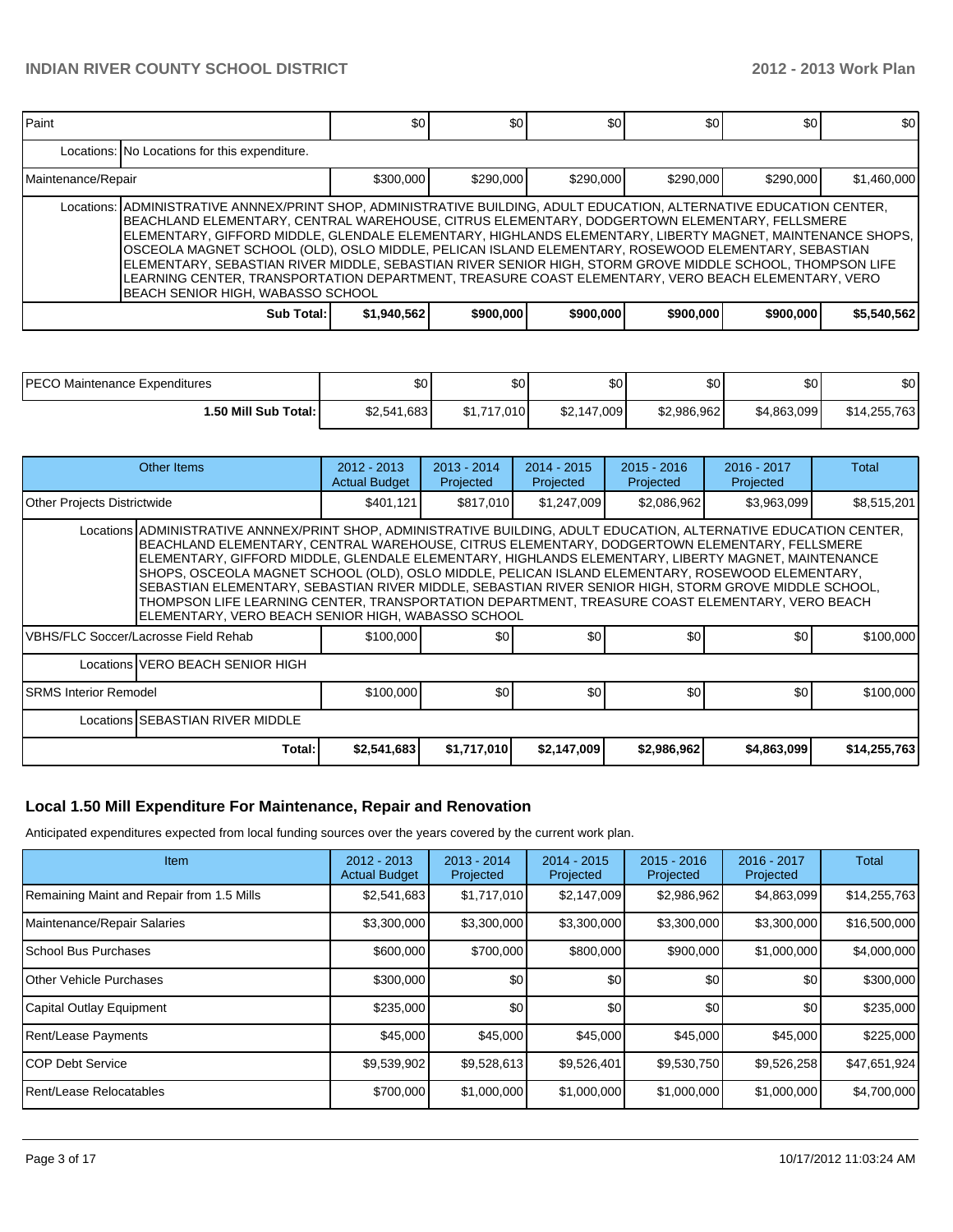| <b>Environmental Problems</b>                                | \$0          | \$0          | \$0          | \$0          | \$0          | \$0           |
|--------------------------------------------------------------|--------------|--------------|--------------|--------------|--------------|---------------|
| s.1011.14 Debt Service                                       | \$408,777    | \$306,583    | <b>\$0</b>   | \$0          | \$0          | \$715,360     |
| Special Facilities Construction Account                      | \$0          | \$0          | \$0          | \$0          | \$0          | \$0           |
| Premiums for Property Casualty Insurance - 1011.71<br>(4a,b) | \$0          | \$0          | \$0          | \$0          | \$0          | \$0           |
| Qualified School Construction Bonds (QSCB)                   | \$1,492,832  | \$1,487,832  | \$1,487,832  | \$1,487,832  | \$1,487,832  | \$7,444,160   |
| Qualified Zone Academy Bonds (QZAB)                          | \$0          | \$0          | \$0          | \$0          | \$0          | \$0           |
| <b>Educational District Technology</b>                       | \$500,000    | \$500,000    | \$500,000    | \$500,000    | \$500,000    | \$2,500,000   |
| State Charter School Capital Outlay                          | \$800,136    | \$800,136    | \$800,136    | \$800,136    | \$800,136    | \$4,000,680   |
| <b>Local Expenditure Totals:</b>                             | \$20,463,330 | \$19,385,174 | \$19,606,378 | \$20,550,680 | \$22,522,325 | \$102,527,887 |

# **Revenue**

#### **1.50 Mill Revenue Source**

Schedule of Estimated Capital Outlay Revenue from each currently approved source which is estimated to be available for expenditures on the projects included in the tentative district facilities work program. All amounts are NET after considering carryover balances, interest earned, new COP's, 1011.14 and 1011.15 loans, etc. Districts cannot use 1.5-Mill funds for salaries except for those explicitly associated with maintenance/repair projects. (1011.71 (5), F.S.)

| Item                                                                              | Fund | $2012 - 2013$<br><b>Actual Value</b> | 2013 - 2014<br>Projected | 2014 - 2015<br>Projected | $2015 - 2016$<br>Projected | $2016 - 2017$<br>Projected | Total            |
|-----------------------------------------------------------------------------------|------|--------------------------------------|--------------------------|--------------------------|----------------------------|----------------------------|------------------|
| (1) Non-exempt property<br>lassessed valuation                                    |      | \$13,515,321,926                     | \$13,568,500,000         | \$13,886,700,000         | \$14,346,700,000           | \$14,941,600,000           | \$70,258,821,926 |
| (2) The Millege projected for<br>discretionary capital outlay per<br>ls.1011.71   |      | 1.50                                 | 1.50                     | 1.50                     | 1.50                       | 1.50                       |                  |
| (3) Full value of the 1.50-Mill<br>discretionary capital outlay per<br>Is.1011.71 |      | \$22,705,741                         | \$22,795,080             | \$23,329,656             | \$24,102,456               | \$25,101,888               | \$118,034,821    |
| $(4)$ Value of the portion of the 1.50<br>-Mill ACTUALLY levied                   | 370  | \$19,462,064                         | \$19,538,640             | \$19,996,848             | \$20,659,248               | \$21,515,904               | \$101,172,704    |
| $(5)$ Difference of lines $(3)$ and $(4)$                                         |      | \$3,243,677                          | \$3,256,440              | \$3,332,808              | \$3,443,208                | \$3,585,984                | \$16,862,117     |

#### **PECO Revenue Source**

The figure in the row designated "PECO Maintenance" will be subtracted from funds available for new construction because PECO maintenance dollars cannot be used for new construction.

| Item                                  | Fund | $2012 - 2013$<br><b>Actual Budget</b> | $2013 - 2014$<br>Projected | 2014 - 2015<br>Projected | $2015 - 2016$<br>Projected | 2016 - 2017<br>Projected | Total |
|---------------------------------------|------|---------------------------------------|----------------------------|--------------------------|----------------------------|--------------------------|-------|
| <b>PECO New Construction</b>          | 340  | \$0                                   | \$0 I                      | \$0                      | \$0                        | \$0                      | \$0   |
| <b>IPECO Maintenance Expenditures</b> |      | ا S0                                  | \$0 I                      | \$0 <sub>1</sub>         | \$0                        | \$0                      | \$0   |
|                                       |      | \$0                                   | \$0 I                      | \$0                      | \$0                        | \$0                      | \$0   |

#### **CO & DS Revenue Source**

Revenue from Capital Outlay and Debt Service funds.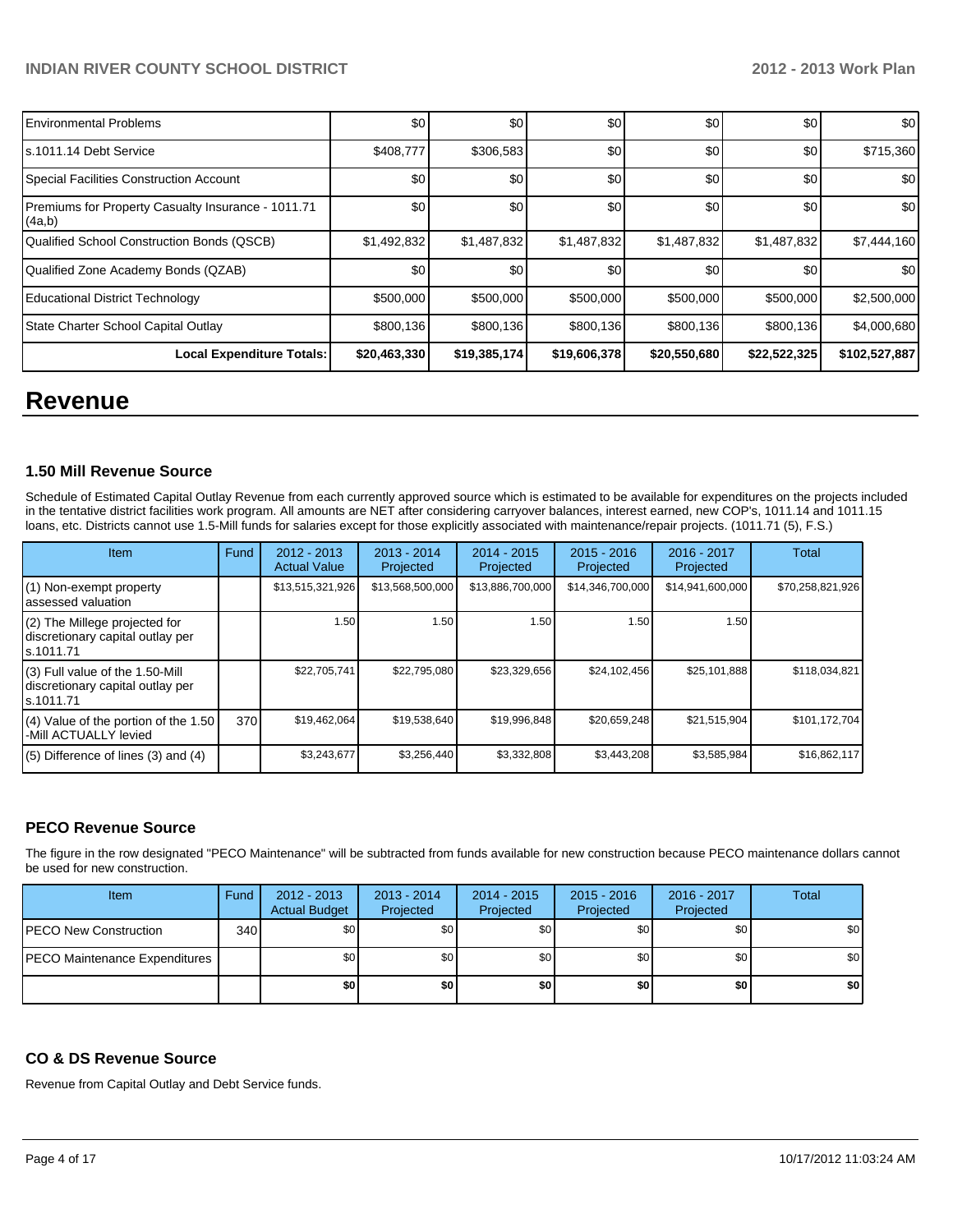| Item                                            | Fund | $2012 - 2013$<br><b>Actual Budget</b> | $2013 - 2014$<br>Projected | $2014 - 2015$<br>Projected | $2015 - 2016$<br>Projected | $2016 - 2017$<br>Projected | Total     |
|-------------------------------------------------|------|---------------------------------------|----------------------------|----------------------------|----------------------------|----------------------------|-----------|
| CO & DS Cash Flow-through<br><b>Distributed</b> | 360  | \$61,659                              | \$61,659                   | \$61,659                   | \$61,659                   | \$61,659                   | \$308,295 |
| CO & DS Interest on<br>Undistributed CO         | 360  | \$7,014                               | \$7,014                    | \$7,014                    | \$7,014                    | \$7,014                    | \$35,070  |
|                                                 |      | \$68,673                              | \$68,673                   | \$68,673                   | \$68,673                   | \$68,673                   | \$343,365 |

#### **Fair Share Revenue Source**

Nothing reported for this section. All legally binding commitments for proportionate fair-share mitigation for impacts on public school facilities must be included in the 5-year district work program.

#### **Sales Surtax Referendum**

Specific information about any referendum for a 1-cent or ½-cent surtax referendum during the previous year.

No **Did the school district hold a surtax referendum during the past fiscal year 2011 - 2012?**

# **Additional Revenue Source**

Any additional revenue sources

| Item                                                                                                   | $2012 - 2013$<br><b>Actual Value</b> | $2013 - 2014$<br>Projected | $2014 - 2015$<br>Projected | $2015 - 2016$<br>Projected | 2016 - 2017<br>Projected | Total     |
|--------------------------------------------------------------------------------------------------------|--------------------------------------|----------------------------|----------------------------|----------------------------|--------------------------|-----------|
| Proceeds from a s.1011.14/15 F.S. Loans                                                                | \$0                                  | \$0                        | \$0                        | \$0                        | \$0                      | \$0       |
| District Bonds - Voted local bond<br>referendum proceeds per s.9, Art VII<br><b>State Constitution</b> | \$0                                  | \$0                        | \$0                        | \$0                        | \$0                      | \$0       |
| Proceeds from Special Act Bonds                                                                        | \$0                                  | \$0                        | \$0                        | \$0                        | \$0                      | \$0       |
| <b>Estimated Revenue from CO &amp; DS Bond</b><br>Sale                                                 | \$0                                  | \$0                        | \$0                        | \$0                        | \$0                      | \$0       |
| <b>Proceeds from Voted Capital</b><br>Improvements millage                                             | \$0                                  | \$0                        | \$0                        | \$0                        | \$0                      | \$0       |
| Other Revenue for Other Capital Projects                                                               | \$30,000                             | \$30,000                   | \$30,000                   | \$30,000                   | \$30,000                 | \$150,000 |
| Proceeds from 1/2 cent sales surtax<br>authorized by school board                                      | \$0                                  | \$0                        | \$0                        | \$0                        | \$0                      | \$0       |
| Proceeds from local governmental<br>infrastructure sales surtax                                        | \$0                                  | \$0                        | \$0                        | \$0                        | \$0                      | \$0       |
| Proceeds from Certificates of<br>Participation (COP's) Sale                                            | \$0                                  | \$0                        | \$0                        | \$0                        | \$0                      | \$0       |
| Classrooms First Bond proceeds amount<br>authorized in FY 1997-98                                      | \$0                                  | \$0                        | \$0                        | \$0                        | \$0                      | \$0       |
| Classrooms for Kids                                                                                    | \$0                                  | \$0                        | \$0                        | \$0                        | \$0                      | \$0       |
| <b>District Equity Recognition</b>                                                                     | \$0                                  | \$0                        | \$0                        | \$0                        | \$0                      | \$0       |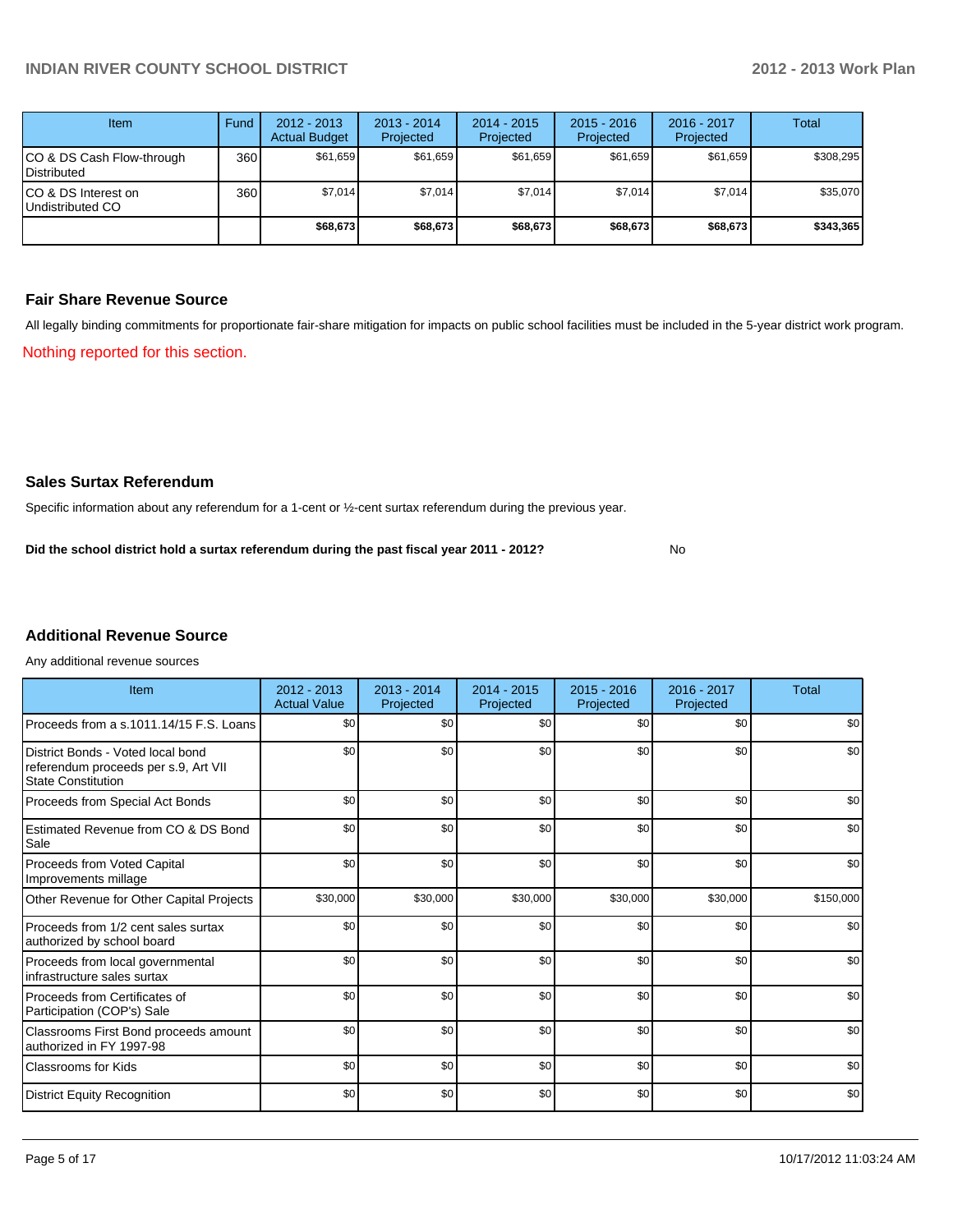| <b>Federal Grants</b>                                                                                                     | \$0          | \$0       | \$0       | \$0       | \$0       | \$0          |
|---------------------------------------------------------------------------------------------------------------------------|--------------|-----------|-----------|-----------|-----------|--------------|
| Proportionate share mitigation (actual<br>cash revenue only, not in kind donations)                                       | \$0          | \$0       | \$0       | \$0       | \$0       | \$0          |
| Impact fees received                                                                                                      | \$0          | \$0       | \$0       | \$0       | \$0       | \$0          |
| Private donations                                                                                                         | \$0          | \$0       | \$0       | \$0       | \$0       | \$0          |
| Grants from local governments or not-for-<br>profit organizations                                                         | \$0          | \$0       | \$0       | \$0       | \$0       | \$0          |
| Interest, Including Profit On Investment                                                                                  | \$97,411     | \$97,725  | \$100,016 | \$103,328 | \$107,612 | \$506,092    |
| Revenue from Bonds pledging proceeds<br>from 1 cent or 1/2 cent Sales Surtax                                              | \$0          | \$0       | \$0       | \$0       | \$0       | \$0          |
| <b>Total Fund Balance Carried Forward</b>                                                                                 | \$10,001,271 | \$0       | \$0       | \$0       | \$0       | \$10,001,271 |
| General Capital Outlay Obligated Fund<br><b>Balance Carried Forward From Total</b><br><b>Fund Balance Carried Forward</b> | \$0          | \$0       | \$0       | \$0       | \$0       | \$0          |
| <b>Special Facilities Construction Account</b>                                                                            | \$800,136    | \$800,136 | \$800,136 | \$800,136 | \$800,136 | \$4,000,680  |
| One Cent - 1/2 Cent Sales Surtax Debt<br>Service From Total Fund Balance Carried<br>Forward                               | \$0          | \$0       | \$0       | \$0       | \$0       | \$0          |
| Capital Outlay Projects Funds Balance<br>Carried Forward From Total Fund<br><b>Balance Carried Forward</b>                | \$0          | \$0       | \$0       | \$0       | \$0       | \$0          |
| <b>Subtotal</b>                                                                                                           | \$10,928,818 | \$927,861 | \$930,152 | \$933,464 | \$937,748 | \$14,658,043 |

# **Total Revenue Summary**

| <b>Item Name</b>                                            | $2012 - 2013$<br><b>Budget</b> | $2013 - 2014$<br>Projected | $2014 - 2015$<br>Projected | $2015 - 2016$<br>Projected | $2016 - 2017$<br>Projected | <b>Five Year Total</b> |
|-------------------------------------------------------------|--------------------------------|----------------------------|----------------------------|----------------------------|----------------------------|------------------------|
| Local 1.5 Mill Discretionary Capital Outlay<br>Revenue      | \$19,462,064                   | \$19,538,640               | \$19,996,848               | \$20,659,248               | \$21,515,904               | \$101,172,704          |
| IPECO and 1.5 Mill Maint and Other 1.5<br>Mill Expenditures | (\$20,463,330)                 | (S19, 385, 174)            | (\$19,606,378)             | (\$20,550,680)             | (\$22,522,325)             | (\$102,527,887)        |
| IPECO Maintenance Revenue                                   | \$0                            | \$0                        | \$0                        | \$0                        | \$0                        | \$0                    |
| <b>Available 1.50 Mill for New</b><br><b>Construction</b>   | (\$1,001,266)                  | \$153,466                  | \$390.470                  | \$108,568                  | (\$1,006,421)              | (\$1,355,183)          |

| <b>Item Name</b>                 | 2012 - 2013<br><b>Budget</b> | $2013 - 2014$<br>Projected | $2014 - 2015$<br>Projected | $2015 - 2016$<br>Projected | 2016 - 2017<br>Projected | <b>Five Year Total</b> |
|----------------------------------|------------------------------|----------------------------|----------------------------|----------------------------|--------------------------|------------------------|
| ICO & DS Revenue                 | \$68,673                     | \$68.673                   | \$68,673                   | \$68,673                   | \$68,673                 | \$343,365              |
| IPECO New Construction Revenue   | \$0                          | \$0                        | \$0                        | \$0                        | \$0                      | \$0 <sub>1</sub>       |
| Other/Additional Revenue         | \$10,928,818                 | \$927,861                  | \$930.152                  | \$933,464                  | \$937.748                | \$14,658,043           |
| <b>Total Additional Revenuel</b> | \$10,997,491                 | \$996,534                  | \$998,825                  | \$1,002,137                | \$1,006,421              | \$15,001,408           |
| <b>Total Available Revenue</b>   | \$9,996,225                  | \$1,150,000                | \$1,389,295                | \$1.110.705                | \$0                      | \$13,646,225           |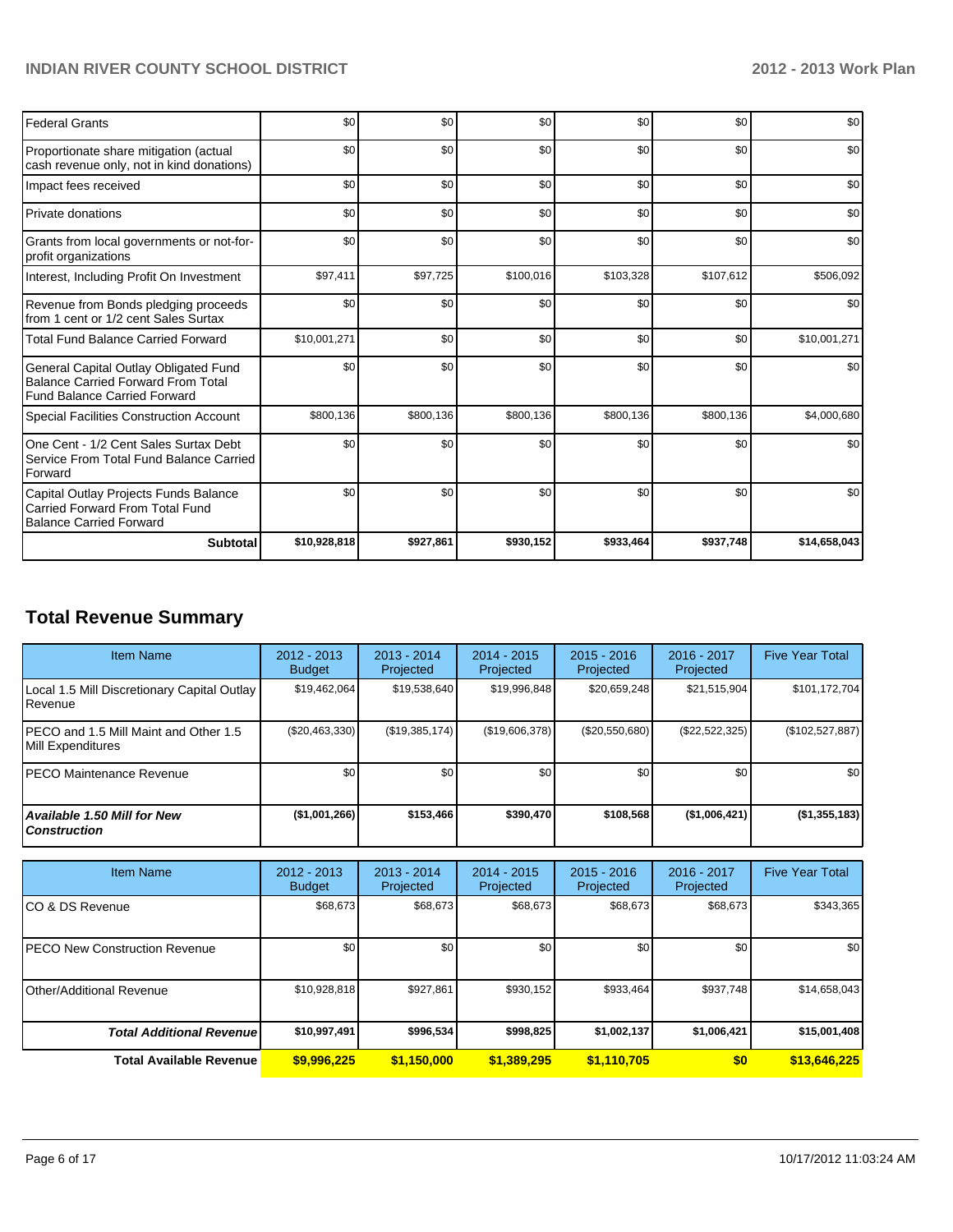# **Project Schedules**

# **Capacity Project Schedules**

A schedule of capital outlay projects necessary to ensure the availability of satisfactory classrooms for the projected student enrollment in K-12 programs.

| <b>Project Description</b>                                                                                           | Location   |                          | 2012 - 2013 | 2013 - 2014 | $2014 - 2015$ | $2015 - 2016$ | 2016 - 2017 | Total           | Funded |
|----------------------------------------------------------------------------------------------------------------------|------------|--------------------------|-------------|-------------|---------------|---------------|-------------|-----------------|--------|
| Addition to School to IBEACHLAND<br>Increase Permanent<br>Capacity to a Board<br>recommended 650<br>student stations | ELEMENTARY | Planned<br>Cost:         | \$0         | \$1,150,000 | \$1,389,295   | \$1,110,705   | \$0         | \$3,650,000 Yes |        |
|                                                                                                                      |            | <b>Student Stations:</b> |             |             |               |               | 100         | 100             |        |
|                                                                                                                      |            | Total Classrooms:        |             |             |               |               | 6           |                 |        |
|                                                                                                                      |            | Gross Sq Ft:             | $\Omega$    |             |               |               | 12,000      | 12,000          |        |
|                                                                                                                      |            |                          |             |             |               |               |             |                 |        |
|                                                                                                                      |            | <b>Planned Cost:</b>     | \$0         | \$1,150,000 | \$1,389,295   | \$1,110,705   | \$0         | \$3,650,000     |        |
|                                                                                                                      |            | <b>Student Stations:</b> | 0           |             |               |               | 100         | 100             |        |
|                                                                                                                      |            | <b>Total Classrooms:</b> | 0           | 0           | 0             |               | 6           | 61              |        |

**Gross Sq Ft: 0 0 0 0 12,000 12,000**

# **Other Project Schedules**

Major renovations, remodeling, and additions of capital outlay projects that do not add capacity to schools.

| <b>Project Description</b>                                                                                      | Location                                     | $2012 - 2013$<br><b>Actual Budget</b> | $2013 - 2014$<br>Projected | $2014 - 2015$<br>Projected | $2015 - 2016$<br>Projected | 2016 - 2017<br>Projected | <b>Total</b>    | Funded |
|-----------------------------------------------------------------------------------------------------------------|----------------------------------------------|---------------------------------------|----------------------------|----------------------------|----------------------------|--------------------------|-----------------|--------|
| <b>Traffic Improvment Projects -</b><br>Beachland                                                               | <b>BEACHLAND</b><br><b>ELEMENTARY</b>        | \$325,000                             | \$0                        | \$0                        | \$0                        | \$0                      | \$325,000 Yes   |        |
| Mechanical Rehabilitation                                                                                       | <b>CITRUS ELEMENTARY</b>                     | \$750,000                             | \$0                        | \$0                        | \$0                        | \$0                      | \$750,000 Yes   |        |
| <b>Chiller Replacement</b>                                                                                      | <b>GIFFORD MIDDLE</b>                        | \$750,000                             | \$0                        | \$0                        | \$0                        | \$0                      | \$750,000 Yes   |        |
| Kalwal Roof Replacement                                                                                         | <b>GIFFORD MIDDLE</b>                        | \$800,000                             | \$0                        | \$0                        | \$0                        | \$0                      | \$800,000 Yes   |        |
| Thompson CONVERSION to<br>Osceola Magnet                                                                        | <b>THOMPSON LIFE</b><br>LEARNING CENTER      | \$500,000                             | \$0                        | \$0                        | \$0                        | \$0                      | \$500,000 Yes   |        |
| <b>Thermal Energy Storage</b><br>Addition                                                                       | <b>SEBASTIAN RIVER</b><br><b>MIDDLE</b>      | \$736,225                             | \$0                        | \$0                        | \$0                        | \$0                      | \$736,225 Yes   |        |
| Lighting Retrofit                                                                                               | <b>SEBASTIAN RIVER</b><br><b>SENIOR HIGH</b> | \$730,000                             | \$0                        | \$0                        | \$0                        | \$0                      | \$730,000 Yes   |        |
| <b>HVAC Rehabilitation/Thermal</b><br><b>Energy Storage Addition</b>                                            | <b>OSLO MIDDLE</b>                           | \$905,000                             | \$0                        | \$0                        | \$0                        | \$0                      | \$905,000 Yes   |        |
| Locker Room/Gym<br>Renovations                                                                                  | <b>SEBASTIAN RIVER</b><br><b>MIDDLE</b>      | \$1,000,000                           | \$0                        | \$0                        | \$0                        | \$0                      | \$1,000,000 Yes |        |
| <b>VBHS/PAC/FLC HVAC</b><br>Improvements - Thermal<br>Energy Storage Addition and<br><b>Chiller Replacement</b> | <b>VERO BEACH SENIOR</b><br><b>HIGH</b>      | \$3,500,000                           | \$0                        | \$0                        | \$0                        | \$0                      | \$3,500,000 Yes |        |
|                                                                                                                 |                                              | \$9,996,225                           | \$0                        | \$0                        | \$0                        | \$0                      | \$9,996,225     |        |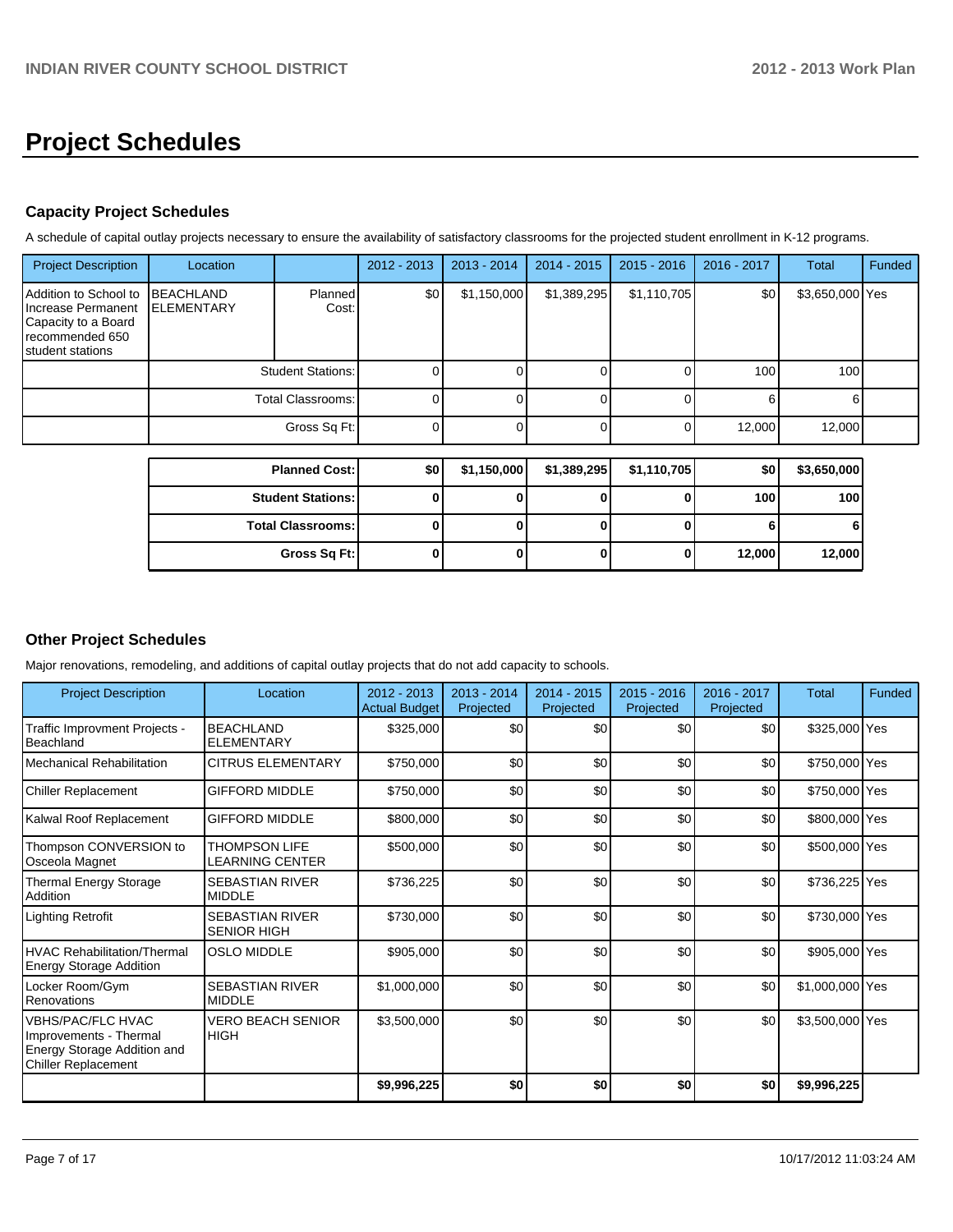## **Additional Project Schedules**

Any projects that are not identified in the last approved educational plant survey.

Nothing reported for this section.

## **Non Funded Growth Management Project Schedules**

Schedule indicating which projects, due to planned development, that CANNOT be funded from current revenues projected over the next five years.

Nothing reported for this section.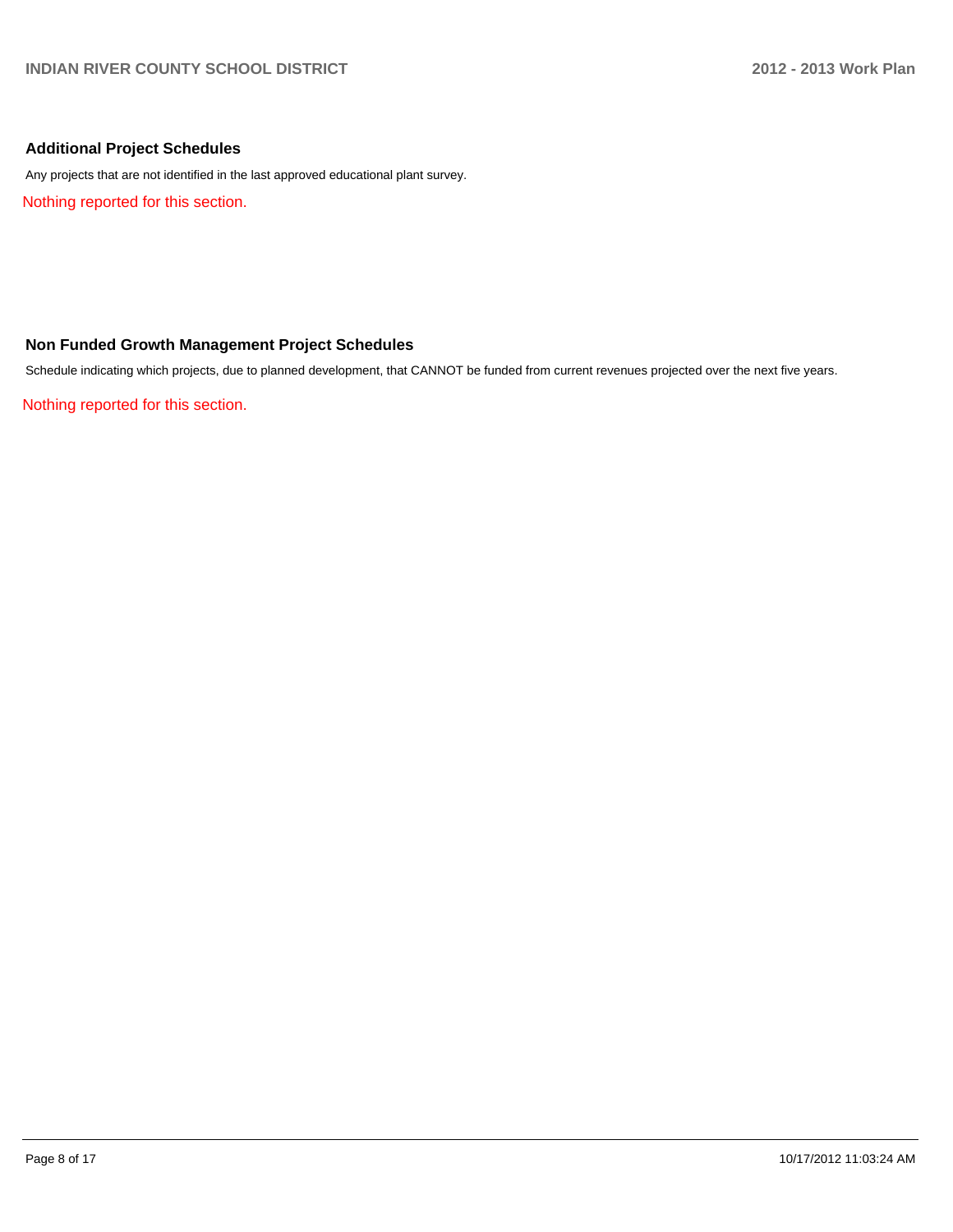# **Tracking**

# **Capacity Tracking**

| Location                                       | $2012 -$<br>2013 Satis.<br>Stu. Sta. | Actual<br>$2012 -$<br><b>2013 FISH</b><br>Capacity | Actual<br>$2011 -$<br>2012<br><b>COFTE</b> | # Class<br>Rooms | Actual<br>Average<br>$2012 -$<br>2013 Class<br><b>Size</b> | Actual<br>$2012 -$<br>2013<br><b>Utilization</b> | <b>New</b><br>Stu.<br>Capacity | <b>New</b><br>Rooms to<br>be<br>Added/Re<br>moved | Projected<br>$2016 -$<br>2017<br><b>COFTE</b> | Projected<br>$2016 -$<br>2017<br><b>Utilization</b> | Projected<br>$2016 -$<br>2017 Class<br><b>Size</b> |
|------------------------------------------------|--------------------------------------|----------------------------------------------------|--------------------------------------------|------------------|------------------------------------------------------------|--------------------------------------------------|--------------------------------|---------------------------------------------------|-----------------------------------------------|-----------------------------------------------------|----------------------------------------------------|
| <b>VERO BEACH SENIOR</b><br><b>HIGH</b>        | 3,207                                | 3,046                                              | 2,713                                      | 141              | 19                                                         | 89.00 %                                          | 0                              | $\Omega$                                          | 2,451                                         | 80.00%                                              | 17                                                 |
| <b>ROSEWOOD</b><br><b>ELEMENTARY</b>           | 561                                  | 561                                                | 553                                        | 30               | 18                                                         | 98.00 %                                          | 0                              | $\Omega$                                          | 543                                           | 97.00 %                                             | 18                                                 |
| <b>OSCEOLA MAGNET</b><br>SCHOOL (OLD)          | 555                                  | 555                                                | 563                                        | 29               | 19                                                         | 102.00 %                                         | $-555$                         | $-29$                                             | $\mathbf 0$                                   | 0.00%                                               | $\mathbf 0$                                        |
| <b>BEACHLAND</b><br><b>ELEMENTARY</b>          | 653                                  | 653                                                | 598                                        | 34               | 18                                                         | 92.00 %                                          | 0                              | $\Omega$                                          | 640                                           | 98.00 %                                             | 19                                                 |
| <b>GIFFORD MIDDLE</b>                          | 1,158                                | 1,042                                              | 950                                        | 49               | 19                                                         | 91.00 %                                          | 0                              | $\Omega$                                          | 893                                           | 86.00 %                                             | 18                                                 |
| <b>ALTERNATIVE</b><br><b>EDUCATION CENTER</b>  | 353                                  | 353                                                | 64                                         | 17               | 4                                                          | 18.00 %                                          | 0                              | $\Omega$                                          | 40                                            | 11.00 %                                             | $\overline{2}$                                     |
| <b>FELLSMERE</b><br><b>ELEMENTARY</b>          | 764                                  | 764                                                | 667                                        | 40               | 17                                                         | 87.00 %                                          | $\overline{0}$                 | $\Omega$                                          | 732                                           | 96.00%                                              | 18                                                 |
| <b>PELICAN ISLAND</b><br><b>ELEMENTARY</b>     | 684                                  | 684                                                | 514                                        | 36               | 14                                                         | 75.00 %                                          | 0                              | $\Omega$                                          | 534                                           | 78.00 %                                             | 15                                                 |
| <b>WABASSO SCHOOL</b>                          | 55                                   | 55                                                 | 45                                         | 5                | 9                                                          | 81.00 %                                          | $\overline{0}$                 | $\Omega$                                          | 40                                            | 73.00 %                                             | 8                                                  |
| <b>CITRUS ELEMENTARY</b>                       | 760                                  | 760                                                | 691                                        | 40               | 17                                                         | 91.00 %                                          | $\Omega$                       | $\Omega$                                          | 732                                           | 96.00%                                              | 18                                                 |
| <b>DODGERTOWN</b><br><b>ELEMENTARY</b>         | 792                                  | 792                                                | 431                                        | 42               | 10                                                         | 54.00 %                                          | $-184$                         | $-10$                                             | 439                                           | 72.00 %                                             | 14                                                 |
| <b>VERO BEACH</b><br><b>ELEMENTARY</b>         | 796                                  | 796                                                | 598                                        | 43               | 14                                                         | 75.00 %                                          | 0                              | $\Omega$                                          | 665                                           | 84.00%                                              | 15                                                 |
| <b>SEBASTIAN RIVER</b><br><b>MIDDLE</b>        | 1,324                                | 1,191                                              | 963                                        | 55               | 18                                                         | 81.00 %                                          | 0                              | $\Omega$                                          | 920                                           | 77.00 %                                             | 17                                                 |
| <b>THOMPSON LIFE</b><br><b>LEARNING CENTER</b> | 544                                  | 544                                                | 37                                         | 30               | 1                                                          | 7.00 %                                           | 0                              | $\Omega$                                          | 543                                           | 100.00%                                             | 18                                                 |
| <b>SEBASTIAN</b><br><b>ELEMENTARY</b>          | 673                                  | 673                                                | 516                                        | 36               | 14                                                         | 77.00 %                                          | $\Omega$                       | $\Omega$                                          | 526                                           | 78.00 %                                             | 15                                                 |
| <b>GLENDALE</b><br><b>ELEMENTARY</b>           | 713                                  | 713                                                | 502                                        | 38               | 13                                                         | 70.00 %                                          | $\overline{0}$                 | $\Omega$                                          | 521                                           | 73.00 %                                             | 14                                                 |
| <b>HIGHLANDS</b><br><b>ELEMENTARY</b>          | 602                                  | 602                                                | 467                                        | 33               | 14                                                         | 78.00 %                                          | 0                              | $\Omega$                                          | 500                                           | 83.00 %                                             | 15                                                 |
| <b>OSLO MIDDLE</b>                             | 1,248                                | 1,123                                              | 899                                        | 53               | 17                                                         | 80.00 %                                          | 0                              | $\Omega$                                          | 913                                           | 81.00%                                              | 17                                                 |
| <b>SEBASTIAN RIVER</b><br><b>SENIOR HIGH</b>   | 2.895                                | 2,750                                              | 1,824                                      | 120              | 15                                                         | 66.00 %                                          | $-425$                         | $-17$                                             | 1.668                                         | 72.00%                                              | 16                                                 |
| <b>MAINTENANCE SHOPS</b>                       | $\mathbf 0$                          | $\mathbf 0$                                        | $\overline{0}$                             | $\mathbf 0$      | $\overline{0}$                                             | 0.00%                                            | $\overline{0}$                 | $\overline{0}$                                    | $\overline{0}$                                | 0.00%                                               | 0                                                  |
| <b>TREASURE COAST</b><br><b>ELEMENTARY</b>     | 707                                  | 707                                                | 637                                        | 37               | 17                                                         | 90.00 %                                          | 46                             | 4                                                 | 732                                           | 97.00 %                                             | 18                                                 |
| <b>ADULT EDUCATION</b>                         | $\mathbf 0$                          | $\mathbf 0$                                        | $\overline{0}$                             | $\mathbf 0$      | $\overline{0}$                                             | 0.00%                                            | 0                              | $\overline{0}$                                    | 0                                             | 0.00%                                               | 0                                                  |
| <b>LIBERTY MAGNET</b>                          | 678                                  | 678                                                | 550                                        | 37               | 15                                                         | 81.00 %                                          | $\overline{0}$                 | $\overline{0}$                                    | 543                                           | 80.00%                                              | 15                                                 |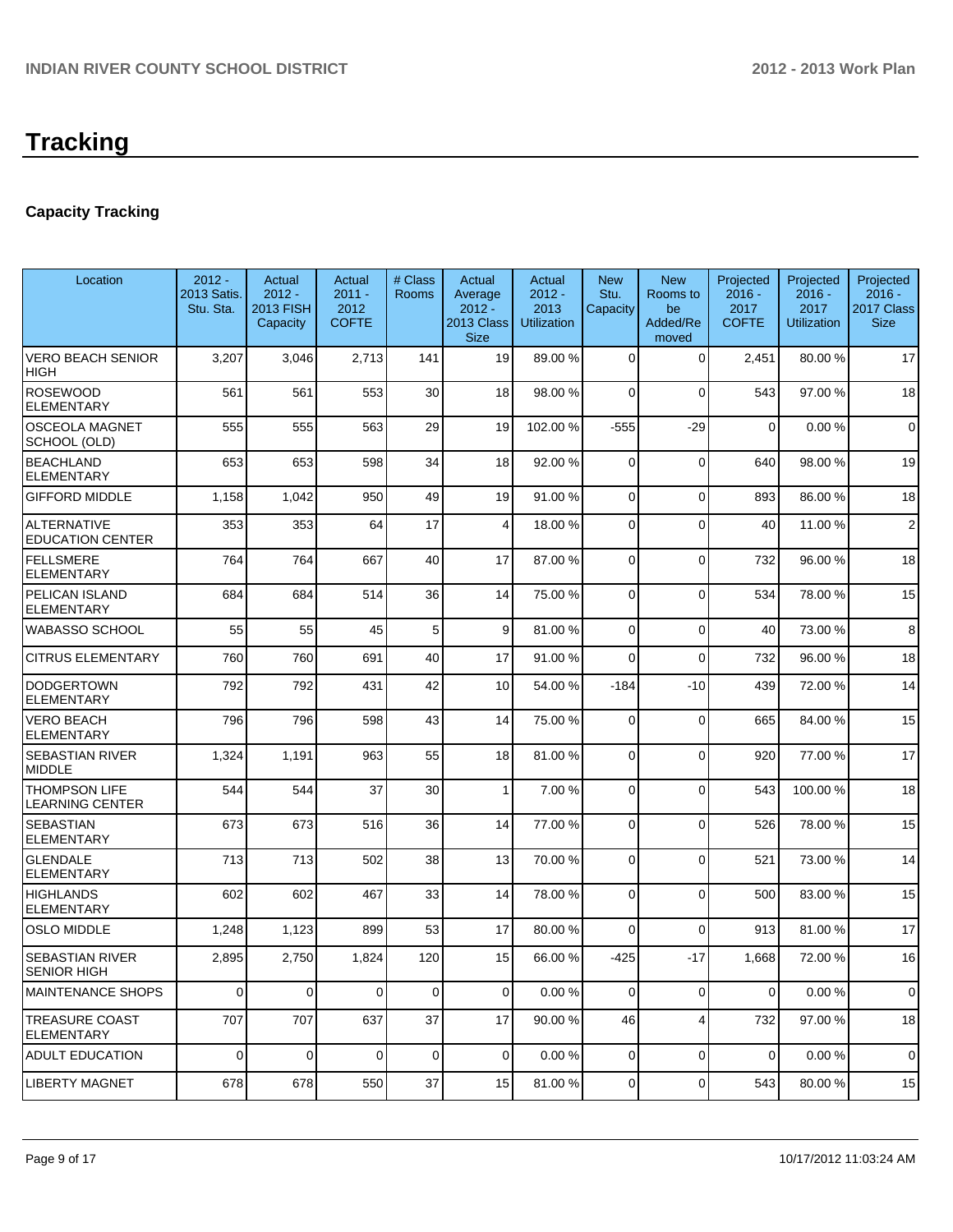| <b>ISTORM GROVE MIDDLE</b><br><b>ISCHOOL</b> | .423   | .280   | 815    | 61    | 13 | 64.00 %  |          |       | 8731   | 68.00 % | 14 |
|----------------------------------------------|--------|--------|--------|-------|----|----------|----------|-------|--------|---------|----|
|                                              | 21,145 | 20,322 | 15,595 | .0061 | 16 | 76.74 %I | $-1,118$ | $-52$ | 15.448 | 80.44 % | 16 |

The COFTE Projected Total (15,448) for 2016 - 2017 must match the Official Forecasted COFTE Total (15,448 ) for 2016 - 2017 before this section can be completed. In the event that the COFTE Projected Total does not match the Official forecasted COFTE, then the Balanced Projected COFTE Table should be used to balance COFTE.

| Projected COFTE for 2016 - 2017 |        | Grad   |
|---------------------------------|--------|--------|
| Elementary (PK-3)               | 5,084  |        |
| Middle $(4-8)$                  | 6,165  | Elemen |
| High (9-12)                     | 4,199  | Middle |
|                                 | 15,448 |        |
|                                 |        | 19.    |

| <b>Grade Level Type</b> | <b>Balanced Projected</b><br>COFTE for 2016 - 2017 |
|-------------------------|----------------------------------------------------|
| Elementary (PK-3)       |                                                    |
| Middle $(4-8)$          |                                                    |
| High (9-12)             |                                                    |
|                         | 15,448                                             |

#### **Relocatable Replacement**

Number of relocatable classrooms clearly identified and scheduled for replacement in the school board adopted financially feasible 5-year district work program.

| _ocation                          | $-201$<br>2012 | $2013 - 2014$ | $\sqrt{2015}$<br>$2014 -$ | $2015 - 2016$ | $2016 - 2017$ | Year 5 Total |
|-----------------------------------|----------------|---------------|---------------------------|---------------|---------------|--------------|
| Total Relocatable Replacements: I |                |               |                           |               |               | 0            |

## **Charter Schools Tracking**

Information regarding the use of charter schools.

| Location-Type                    | # Relocatable<br>units or<br>permanent<br>classrooms | Owner      | Year Started or<br>Scheduled | <b>Student</b><br><b>Stations</b> | <b>Students</b><br>Enrolled | Years in<br>Contract | <b>Total Charter</b><br><b>Students</b><br>projected for<br>2016 - 2017 |
|----------------------------------|------------------------------------------------------|------------|------------------------------|-----------------------------------|-----------------------------|----------------------|-------------------------------------------------------------------------|
| Indian River Charter High School |                                                      | 26 STATE   | 1998                         | 650                               | 687                         | 19                   | 650                                                                     |
| Sebastian Charter Junior High    |                                                      | 7 STATE    | 1998                         | 154                               | 189                         | 20                   | 190                                                                     |
| North County Charter Elementary  |                                                      | 8 STATE    | 1998                         | 156                               | 221                         |                      | 220                                                                     |
| St. Peter's Academy              |                                                      | 8 PRIVATE  | 2000                         | 156                               | 125                         | 10                   | 150                                                                     |
| Imagine Charter School South     |                                                      | 38 PRIVATE | 2008                         | 760                               | 854                         |                      | 850                                                                     |
|                                  | 87                                                   |            |                              | 1,876                             | 2,076                       |                      | 2,060                                                                   |

## **Special Purpose Classrooms Tracking**

The number of classrooms that will be used for certain special purposes in the current year, by facility and type of classroom, that the district will, 1), not use for educational purposes, and 2), the co-teaching classrooms that are not open plan classrooms and will be used for educational purposes.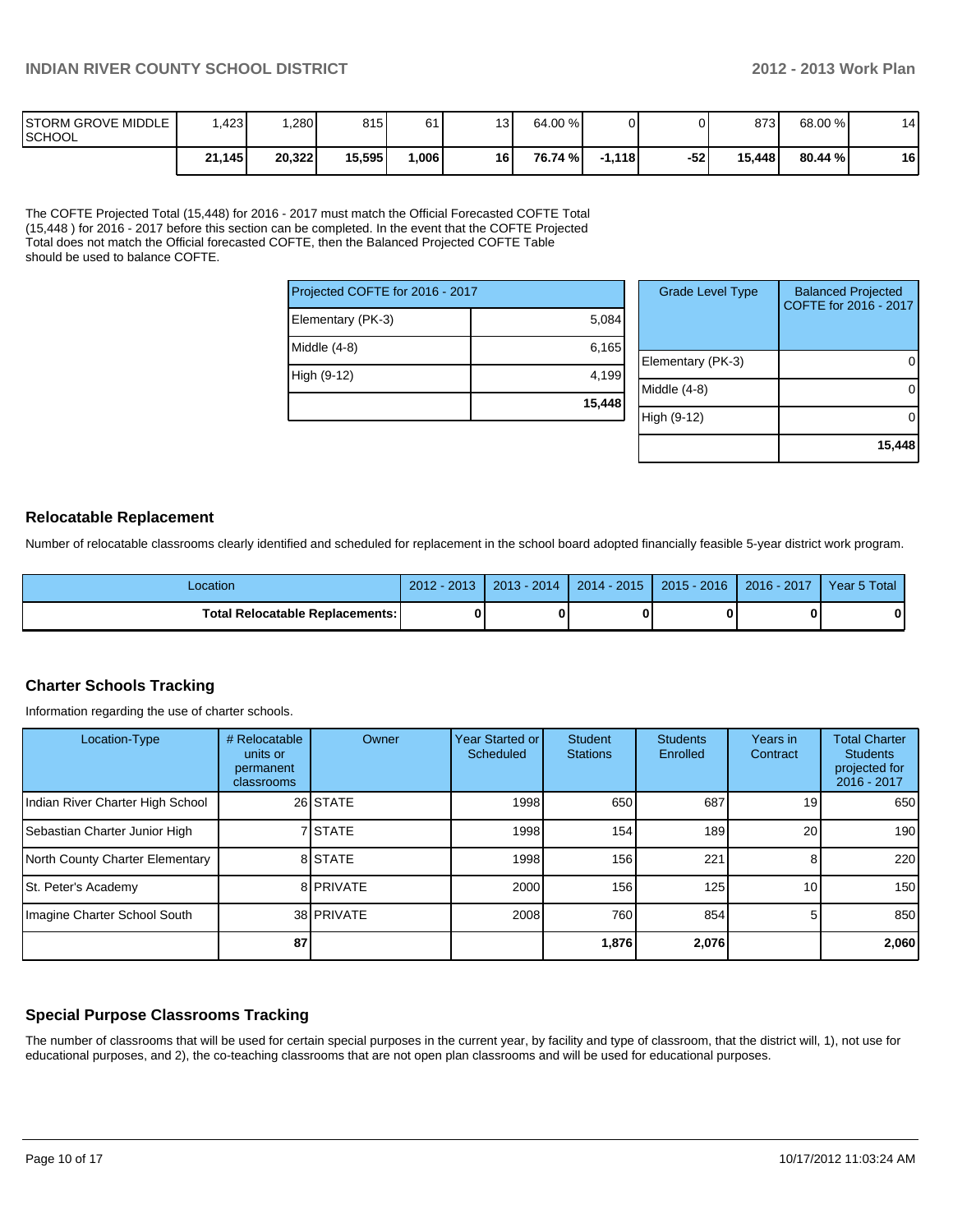| School                               | <b>School Type</b>                     | # of Elementary<br><b>K-3 Classrooms I</b> | # of Middle 4-8<br><b>Classrooms</b> | # of High $9-12$<br><b>Classrooms</b> | # of $ESE$<br><b>Classrooms</b> | # of Combo<br><b>Classrooms</b> | Total<br><b>Classrooms</b> |
|--------------------------------------|----------------------------------------|--------------------------------------------|--------------------------------------|---------------------------------------|---------------------------------|---------------------------------|----------------------------|
|                                      | <b>Total Educational Classrooms: I</b> |                                            |                                      |                                       |                                 |                                 | 0                          |
| School<br><b>School Type</b>         |                                        | # of Elementary<br><b>K-3 Classrooms I</b> | # of Middle 4-8<br><b>Classrooms</b> | $#$ of High 9-12<br><b>Classrooms</b> | # of $ESE$<br><b>Classrooms</b> | # of Combo<br><b>Classrooms</b> | Total<br><b>Classrooms</b> |
| <b>Total Co-Teaching Classrooms:</b> |                                        |                                            |                                      |                                       |                                 | 0                               |                            |

#### **Infrastructure Tracking**

**Necessary offsite infrastructure requirements resulting from expansions or new schools. This section should include infrastructure information related to capacity project schedules and other project schedules (Section 4).**

Utility and Road Requirements as needed for the Following Project: Beachland Elementary Parking/Classroom Building

Utility and Road Requirements as needed for the Following Projects currently in planning stages - Project funded in fiscal years PRIOR to 2012-13: Fellsmere Elementary Expansion - Cafeteria/Classroom Building to bring school capacity to 750 student stations Citrus Elementary Expansion - Core Renovations/Classroom Building to bring school capacity to 750 student stations Treasure Coast Elementary Expansion - Classroom Building to bring school capacity to 750 student stations

**Proposed location of planned facilities, whether those locations are consistent with the comprehensive plans of all affected local governments, and recommendations for infrastructure and other improvements to land adjacent to existing facilities. Provisions of 1013.33(12), (13) and (14) and 1013.36 must be addressed for new facilities planned within the 1st three years of the plan (Section 5).**

Beachland Elementary Expansion

**Consistent with Comp Plan?** Yes

#### **Net New Classrooms**

The number of classrooms, by grade level and type of construction, that were added during the last fiscal year.

| List the net new classrooms added in the 2011 - 2012 fiscal year.                                                                                       |                              |                            |                                |                        | List the net new classrooms to be added in the 2012 - 2013 fiscal<br>Ivear. |                             |                                 |                        |
|---------------------------------------------------------------------------------------------------------------------------------------------------------|------------------------------|----------------------------|--------------------------------|------------------------|-----------------------------------------------------------------------------|-----------------------------|---------------------------------|------------------------|
| "Classrooms" is defined as capacity carrying classrooms that are added to increase<br>capacity to enable the district to meet the Class Size Amendment. |                              |                            |                                |                        | Totals for fiscal year 2012 - 2013 should match totals in Section 15A.      |                             |                                 |                        |
| Location                                                                                                                                                | $2011 - 2012$ #<br>Permanent | $2011 - 2012$ #<br>Modular | $2011 - 2012$ #<br>Relocatable | $2011 - 2012$<br>Total | $2012 - 2013 \#$<br>Permanent                                               | $2012 - 2013 \#$<br>Modular | $2012 - 2013 \#$<br>Relocatable | $2012 - 2013$<br>Total |
| Elementary (PK-3)                                                                                                                                       |                              |                            |                                |                        |                                                                             |                             |                                 | $\Omega$               |
| Middle (4-8)                                                                                                                                            |                              |                            |                                |                        |                                                                             |                             |                                 | $\Omega$               |
| High (9-12)                                                                                                                                             |                              |                            |                                |                        |                                                                             |                             |                                 | $\Omega$               |
|                                                                                                                                                         |                              |                            |                                |                        |                                                                             |                             |                                 | $\mathbf{0}$           |

#### **Relocatable Student Stations**

Number of students that will be educated in relocatable units, by school, in the current year, and the projected number of students for each of the years in the workplan.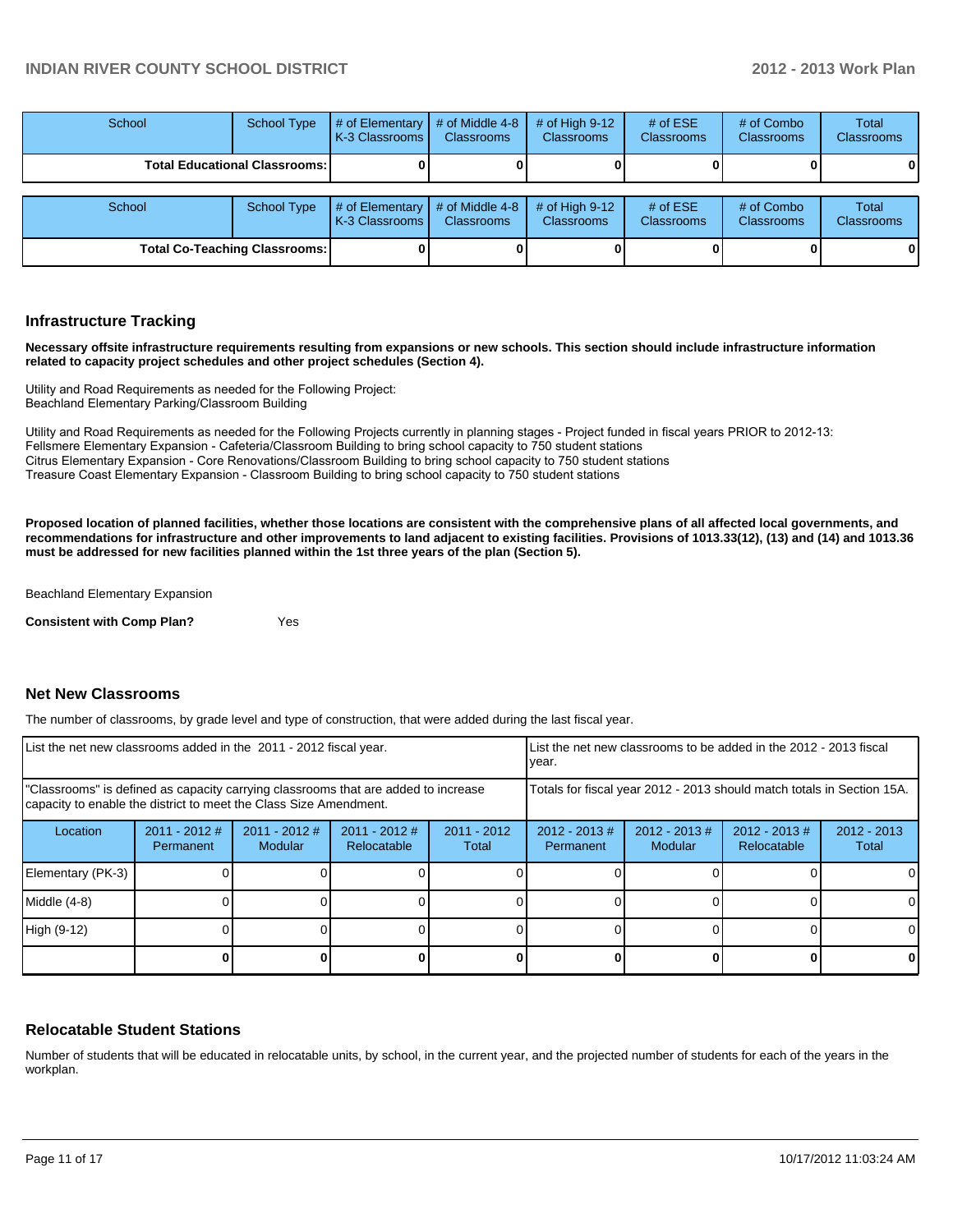| <b>Site</b>                                       | 2012 - 2013 | 2013 - 2014 | 2014 - 2015 | 2015 - 2016 | 2016 - 2017    | 5 Year Average |
|---------------------------------------------------|-------------|-------------|-------------|-------------|----------------|----------------|
| <b>ADULT EDUCATION</b>                            | 0           | 0           | 0           | $\Omega$    | 0              |                |
| <b>LIBERTY MAGNET</b>                             | 0           | $\Omega$    | 0           | $\Omega$    | $\Omega$       | 0              |
| THOMPSON LIFE LEARNING CENTER                     | $\Omega$    | $\Omega$    | $\Omega$    | $\Omega$    | $\Omega$       | 0              |
| <b>SEBASTIAN ELEMENTARY</b>                       | 36          | 36          | 36          | 36          | 36             | 36             |
| <b>GLENDALE ELEMENTARY</b>                        | 79          | 79          | 79          | 79          | 79             | 79             |
| <b>HIGHLANDS ELEMENTARY</b>                       | $\Omega$    | $\Omega$    | 0           | $\Omega$    | $\Omega$       | 0              |
| DODGERTOWN ELEMENTARY                             | 184         | $\Omega$    | $\Omega$    | $\Omega$    | 0              | 37             |
| <b>VERO BEACH ELEMENTARY</b>                      | $\Omega$    | $\Omega$    | $\Omega$    | $\Omega$    | $\Omega$       | 0              |
| <b>SEBASTIAN RIVER MIDDLE</b>                     | 154         | 154         | 154         | 154         | 154            | 154            |
| <b>GIFFORD MIDDLE</b>                             | 0           | $\Omega$    | 0           | $\Omega$    | $\Omega$       | 0              |
| ALTERNATIVE EDUCATION CENTER                      | 25          | 25          | 25          | 25          | 25             | 25             |
| <b>FELLSMERE ELEMENTARY</b>                       | 218         | $\Omega$    | $\Omega$    | $\Omega$    | $\Omega$       | 44             |
| PELICAN ISLAND ELEMENTARY                         | 98          | 98          | 98          | 98          | 98             | 98             |
| IWABASSO SCHOOL                                   | $\Omega$    | $\Omega$    | 0           | $\Omega$    | $\Omega$       | 0              |
| <b>CITRUS ELEMENTARY</b>                          | 187         | 187         | $\Omega$    | $\Omega$    | $\overline{0}$ | 75             |
| <b>TREASURE COAST ELEMENTARY</b>                  | 108         | 108         | $\Omega$    | $\Omega$    | $\Omega$       | 43             |
| <b>VERO BEACH SENIOR HIGH</b>                     | 0           | $\Omega$    | $\Omega$    | $\Omega$    | $\Omega$       | 0              |
| <b>ROSEWOOD ELEMENTARY</b>                        | 0           | $\Omega$    | $\Omega$    | $\Omega$    | $\Omega$       | 0              |
| OSCEOLA MAGNET SCHOOL (OLD)                       | 33          | $\Omega$    | $\Omega$    | $\Omega$    | 0              | 7              |
| <b>BEACHLAND ELEMENTARY</b>                       | 76          | 76          | 76          | 76          | $\Omega$       | 61             |
| <b>OSLO MIDDLE</b>                                | 0           | $\Omega$    | $\Omega$    | $\Omega$    | $\Omega$       | 0              |
| <b>SEBASTIAN RIVER SENIOR HIGH</b>                | 425         | $\Omega$    | $\Omega$    | $\Omega$    | $\Omega$       | 85             |
| <b>MAINTENANCE SHOPS</b>                          | 0           | $\Omega$    | 0           | $\Omega$    | $\Omega$       | 0              |
| STORM GROVE MIDDLE SCHOOL                         | 0           | $\Omega$    | 0           | $\Omega$    | $\Omega$       | 0              |
| Totals for INDIAN RIVER COUNTY SCHOOL DISTRICT    |             |             |             |             |                |                |
| Total students in relocatables by year.           | 1,623       | 763         | 468         | 468         | 392            | 743            |
| Total number of COFTE students projected by year. | 15,589      | 15,533      | 15,464      | 15,410      | 15,448         | 15,489         |
| Percent in relocatables by year.                  | 10 %        | 5 %         | 3%          | 3 %         | 3%             | 5 %            |

## **Leased Facilities Tracking**

Exising leased facilities and plans for the acquisition of leased facilities, including the number of classrooms and student stations, as reported in the educational plant survey, that are planned in that location at the end of the five year workplan.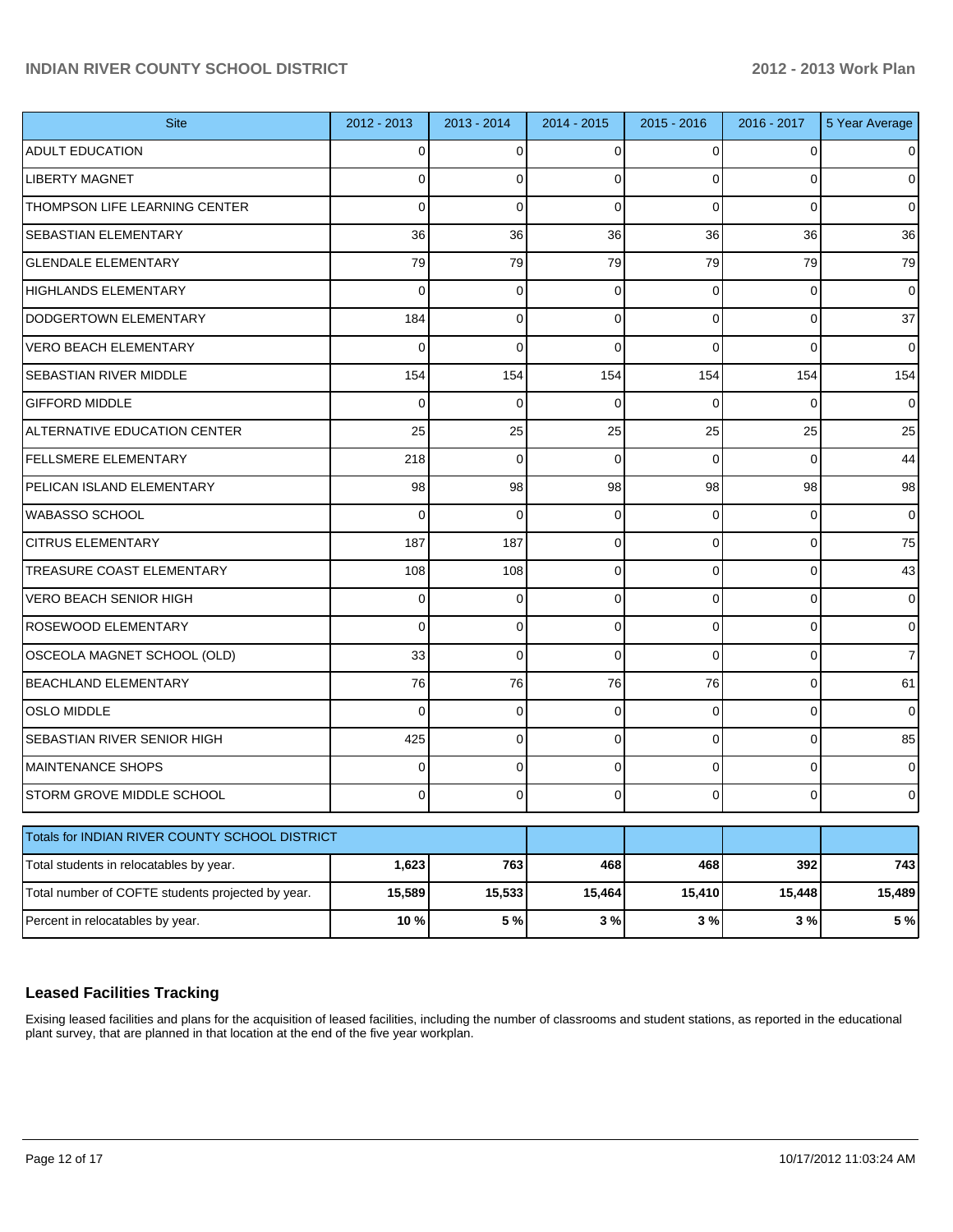| Location                            | # of Leased<br>Classrooms 2012 -<br>2013 | <b>FISH Student</b><br><b>Stations</b> | Owner                                                    | # of Leased<br>Classrooms 2016 -<br>2017 | <b>FISH Student</b><br><b>Stations</b> |
|-------------------------------------|------------------------------------------|----------------------------------------|----------------------------------------------------------|------------------------------------------|----------------------------------------|
| ROSEWOOD ELEMENTARY                 | $\Omega$                                 | $\Omega$                               |                                                          | 0                                        | $\overline{0}$                         |
| OSCEOLA MAGNET SCHOOL (OLD)         | 2                                        |                                        | 33 Mobile<br>Modular/Williams<br>Scottsman               | 0                                        | 0                                      |
| <b>BEACHLAND ELEMENTARY</b>         | 4                                        |                                        | 76 Mobile Modular                                        | 0                                        | 0                                      |
| <b>GIFFORD MIDDLE</b>               | 0                                        |                                        | 0 Mobile<br>Modular/Modspac                              | $\Omega$                                 | 0                                      |
| <b>ALTERNATIVE EDUCATION CENTER</b> | $\Omega$                                 | $\Omega$                               | <b>Williams</b><br>Scottsman                             | 1                                        | 25                                     |
| <b>TREASURE COAST ELEMENTARY</b>    | 6                                        |                                        | 108 Mobile Modular                                       | 0                                        | $\overline{0}$                         |
| <b>ADULT EDUCATION</b>              | $\Omega$                                 | 0                                      |                                                          | 0                                        | $\overline{0}$                         |
| <b>LIBERTY MAGNET</b>               | $\Omega$                                 | $\Omega$                               |                                                          | 0                                        | 0                                      |
| SEBASTIAN RIVER SENIOR HIGH         | 17                                       |                                        | 425 Mobile Modular                                       | 0                                        | 0                                      |
| MAINTENANCE SHOPS                   | $\mathbf 0$                              | $\Omega$                               |                                                          | 0                                        | $\overline{0}$                         |
| <b>SEBASTIAN RIVER MIDDLE</b>       | 7                                        |                                        | 154 Mobile Modular                                       | 7                                        | 154                                    |
| THOMPSON LIFE LEARNING CENTER       | $\Omega$                                 | 0                                      |                                                          | 0                                        | $\overline{0}$                         |
| <b>SEBASTIAN ELEMENTARY</b>         | $\overline{2}$                           |                                        | 36 Mobile Modular                                        | $\overline{2}$                           | 36                                     |
| <b>GLENDALE ELEMENTARY</b>          | 5                                        |                                        | 79 Mobile<br>Modular/Modspac<br>e                        | 5                                        | 79                                     |
| HIGHLANDS ELEMENTARY                | $\Omega$                                 | $\Omega$                               | <b>I</b> Mobile<br>Modular/Williams<br>Scottsman         | $\Omega$                                 | $\Omega$                               |
| <b>FELLSMERE ELEMENTARY</b>         | 11                                       |                                        | 218 Mobile<br>Modular/Williams<br>Scottsman/Modsp<br>ace | $\Omega$                                 | 0                                      |
| PELICAN ISLAND ELEMENTARY           | 5                                        |                                        | 98 Mobile Modular                                        | 5                                        | 98                                     |
| <b>WABASSO SCHOOL</b>               | $\Omega$                                 |                                        |                                                          | 0                                        | 0                                      |
| <b>CITRUS ELEMENTARY</b>            | 10                                       |                                        | 187 Mobile<br>Modular/Williams<br>Scottsman              |                                          | $\cap$                                 |
| DODGERTOWN ELEMENTARY               | 10 <sup>1</sup>                          |                                        | 184 Mobile Modular                                       | $\mathbf 0$                              | $\overline{0}$                         |
| <b>VERO BEACH ELEMENTARY</b>        | $\overline{0}$                           |                                        | 0 Mobile Modular                                         | $\mathbf 0$                              | $\overline{0}$                         |
| STORM GROVE MIDDLE SCHOOL           | $\overline{0}$                           | 0                                      |                                                          | $\mathbf 0$                              | $\overline{0}$                         |
| <b>OSLO MIDDLE</b>                  | $\pmb{0}$                                | 0                                      |                                                          | $\mathbf 0$                              | $\overline{0}$                         |
|                                     | 79                                       | 1,598                                  |                                                          | 20                                       | 392                                    |

## **Failed Standard Relocatable Tracking**

Relocatable units currently reported by school, from FISH, and the number of relocatable units identified as 'Failed Standards'.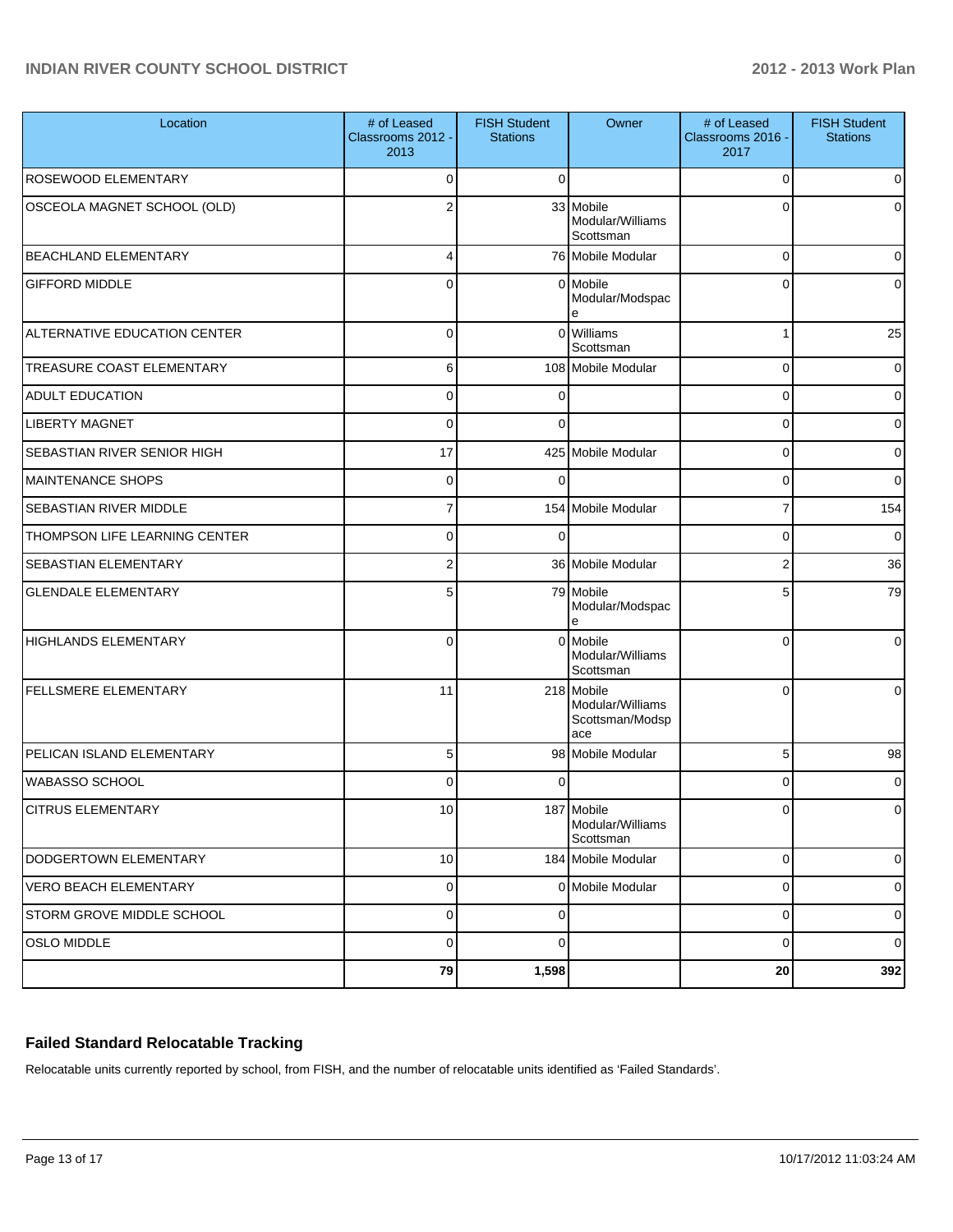Nothing reported for this section.

# **Planning**

#### **Class Size Reduction Planning**

**Plans approved by the school board that reduce the need for permanent student stations such as acceptable school capacity levels, redistricting, busing, year-round schools, charter schools, magnet schools, public-private partnerships, multitrack scheduling, grade level organization, block scheduling, or other alternatives.**

#### **School Closure Planning**

**Plans for the closure of any school, including plans for disposition of the facility or usage of facility space, and anticipated revenues.**

Osceola Magnet School was relocated to the Thompson Lifelong Learning Center as per School Board approval on January 24, 2012. Osceola Magnet School began operation in it's new location (1110 18th Avenue SW, Vero Beach, FL) with the 2012-13 school year. No new capacity was added. The OLD Osceola Magnet School site was closed after the 2011-12 school year and the allowable buildings identified in the approved castaldi will be scheduled to be demolished. The School District is also seeking approval to demolish the buildings that were determined Satisfactory. No determination has been made regarding the use of the property at this time.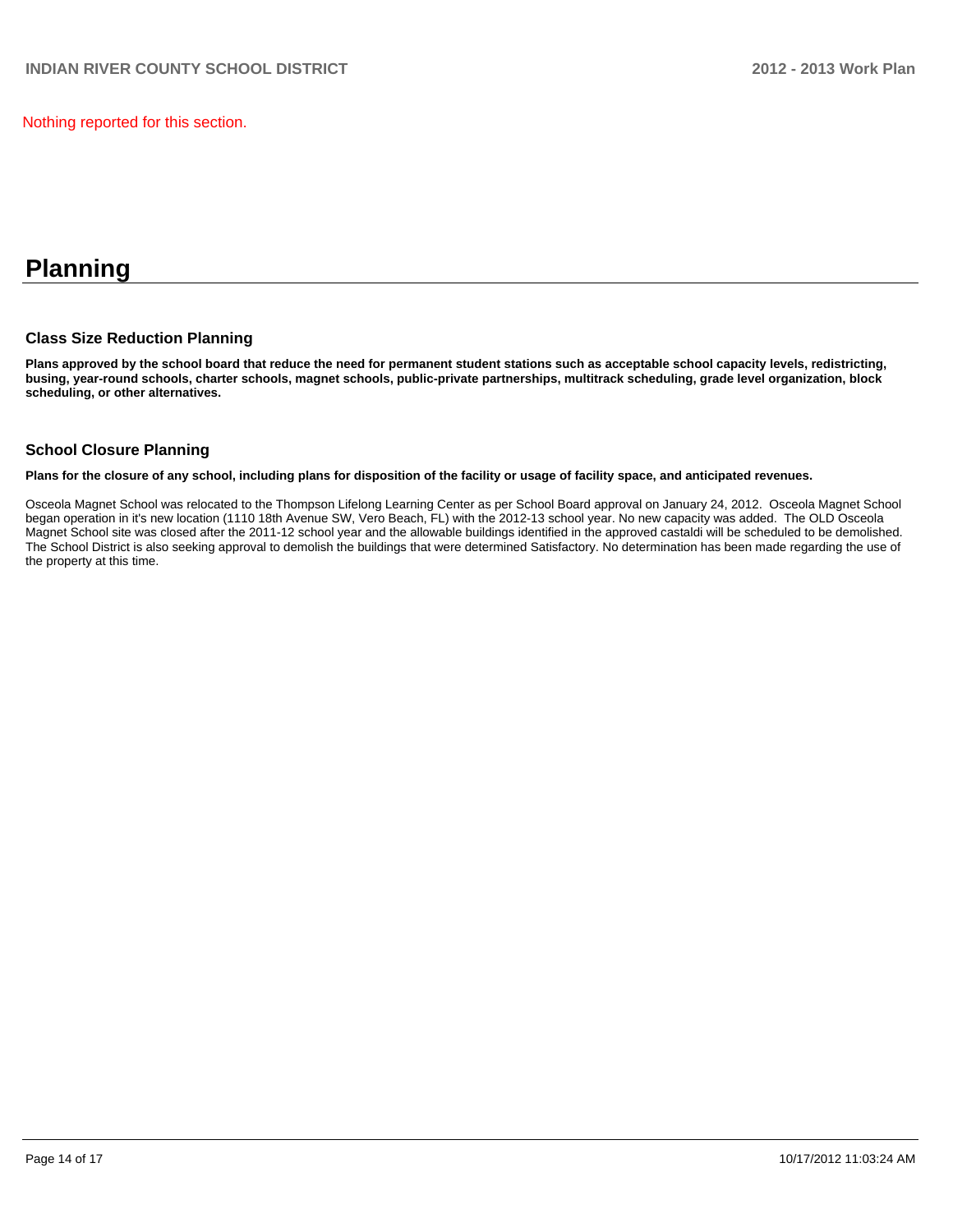# **Long Range Planning**

# **Ten-Year Maintenance**

District projects and locations regarding the projected need for major renovation, repair, and maintenance projects within the district in years 6-10 beyond the projects plans detailed in the five years covered by the work plan.

| Project                                                           | 2016 - 2017 / 2021 - 2022<br><b>Projected Cost</b> |
|-------------------------------------------------------------------|----------------------------------------------------|
| ICAPITAL MAINTENANCE DISTRICTWIDE                                 | \$5,000,000                                        |
| IMINOR PROJECTS DISTRICTWIDE/ENERGY<br>IOPTIMIZATION DISTRICTWIDE | \$7,500,000                                        |
| IADA COMPLIANCE DISTRICTWIDE                                      | \$2,500,000                                        |
| ITECHNOLOGY DISTRICTWIDE                                          | \$5,000,000                                        |
| IHEALTH & SAFETY DISTRICTWIDE                                     | \$5,000,000                                        |
| <b>IHVAC DISTRICTWIDE</b>                                         | \$7,500,000                                        |
|                                                                   | \$32,500,000                                       |

# **Ten-Year Capacity**

Schedule of capital outlay projects projected to ensure the availability of satisfactory student stations for the projected student enrollment in K-12 programs for the future 5 years beyond the 5-year district facilities work program.

| Project        | Location, Community, Quadrant or other<br>general location | 2016 - 2017 / 2021 - 2022<br><b>Projected Cost</b> |
|----------------|------------------------------------------------------------|----------------------------------------------------|
| Elementary "C" | Location TBD - Planned Student Stations 750                | \$20,000,000                                       |
|                |                                                            | \$20,000,000                                       |

# **Ten-Year Planned Utilization**

Schedule of planned capital outlay projects identifying the standard grade groupings, capacities, and planned utilization rates of future educational facilities of the district for both permanent and relocatable facilities.

| <b>Grade Level Projections</b>   | <b>FISH</b><br><b>Student</b><br><b>Stations</b> | Actual 2011 -<br>2012 FISH<br>Capacity | Actual<br>$2011 -$<br>2012<br><b>COFTE</b> | Actual 2011 - 2012<br><b>Utilization</b> | Actual 2012 - 2013 / 2021 - 2022 new<br>Student Capacity to be added/removed | Projected 2021<br><b>2022 COFTE</b> | Projected 2021 -<br>2022 Utilization |
|----------------------------------|--------------------------------------------------|----------------------------------------|--------------------------------------------|------------------------------------------|------------------------------------------------------------------------------|-------------------------------------|--------------------------------------|
| Elementary - District<br> Totals | 9,482                                            | 9,482                                  | 7,322.47                                   | 77.22 %                                  | 57                                                                           | 7,932                               | 83.15 %                              |
| Middle - District Totals         | 5.153                                            | 4,636                                  | 3.627.18                                   | 78.24 %                                  |                                                                              | 3.848                               | 83.00 %                              |
| High - District Totals           | 6.102                                            | 5.796                                  | 4.536.78                                   | 78.28 %                                  | -425                                                                         | 4.459                               | 83.02 %                              |
| Other - ESE, etc                 | 408                                              | 408                                    | 108.85                                     | 26.72 %                                  |                                                                              | 200                                 | 49.02 %                              |
|                                  | 21,145                                           | 20,322                                 | 15,595.28                                  | 76.74 %                                  | $-368$                                                                       | 16,439                              | 82.38 %                              |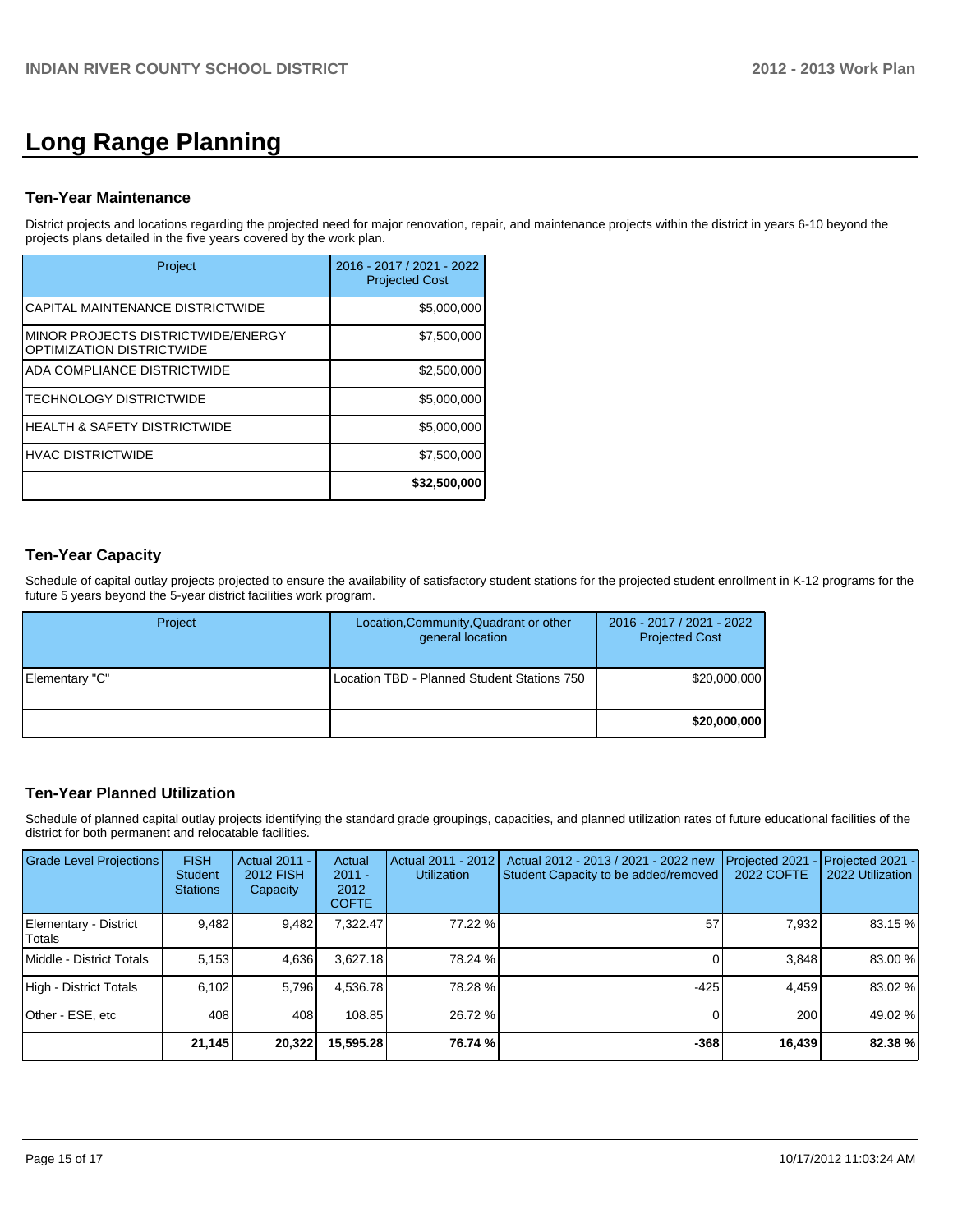**Combination schools are included with the middle schools for student stations, capacity, COFTE and utilization purposes because these facilities all have a 90% utilization factor. Use this space to explain or define the grade groupings for combination schools.**

No comments to report.

#### **Ten-Year Infrastructure Planning**

**Proposed Location of Planned New, Remodeled, or New Additions to Facilities in 06 thru 10 out years (Section 28).**

\*New Elementary School "C" to accomodate growth - Location TBD - 750 Planned Student Stations (Approximate Year 2022)

Plans for closure of any school, including plans for disposition of the facility or usage of facility space, and anticipated revenues in the 06 thru 10 out **years (Section 29).**

NONE

#### **Twenty-Year Maintenance**

District projects and locations regarding the projected need for major renovation, repair, and maintenance projects within the district in years 11-20 beyond the projects plans detailed in the five years covered by the work plan.

| Project                                                      | 2021 - 2022 / 2031 - 2032 Projected Cost |
|--------------------------------------------------------------|------------------------------------------|
| IHEALTH & LIFE SAFETY DISTRICTWIDE                           | \$10,000,000                             |
| IHVAC DISTRICTWIDE                                           | \$15,000,000                             |
| ICAPITAL MAINTENANCE DISTRICTWIDE                            | \$10,000,000                             |
| IMINOR CAPITAL PROJECTS/ENERGY<br>IOPTIMIZATION DISTRICTWIDE | \$15,000,000                             |
| IADA COMPLIANCE DISTRICTWIDE                                 | \$5,000,000                              |
| <b>ITECHNOLOGY DISTRICTWIDE</b>                              | \$10,000,000                             |
|                                                              | \$65,000,000                             |

#### **Twenty-Year Capacity**

Schedule of capital outlay projects projected to ensure the availability of satisfactory student stations for the projected student enrollment in K-12 programs for the future 11-20 years beyond the 5-year district facilities work program.

Nothing reported for this section.

#### **Twenty-Year Planned Utilization**